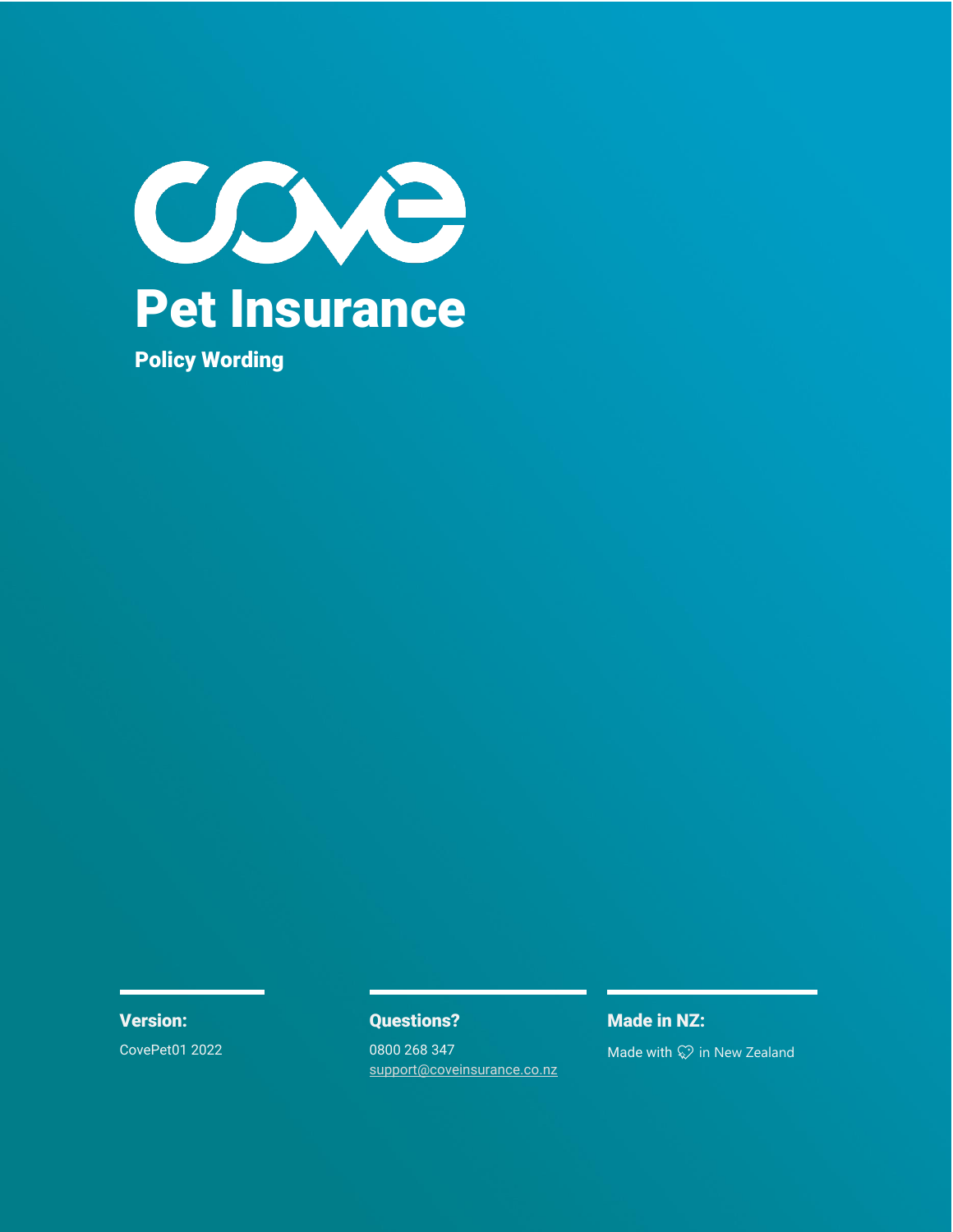# My Cove

All Cove customers get access to [My Cove,](https://app.coveinsurance.co.nz/user/login/) where you can see all your policies and manage them 24/7.

From My Cove, you can:

- Amend your personal details
- Make changes to your policy
- Lodge a claim
- Buy additional policies
- Cancel a policy
- Refer a friend
- Update your payment details

My Cove is the quickest way to get anything done with Cove. If you do need additional assistance however, our friendly staff are available to help.

If this is your first policy, your login details will be delivered shortly via email.

# **Queries**

If you have any queries about your policy or ever need to make contact, you can do so by either:

- Visiting or chatting with us at coveinsurance.co.nz
- Emailing us at [support@coveinsurance.co.nz](mailto:support@coveinsurance.co.nz)
- Calling us on 0800 26 83 47

# Claims

To make a claim or to enquire about a claim already made:

- Head online to coveinsurance.co.nz, or
- Call us on 0800 268 347 option 1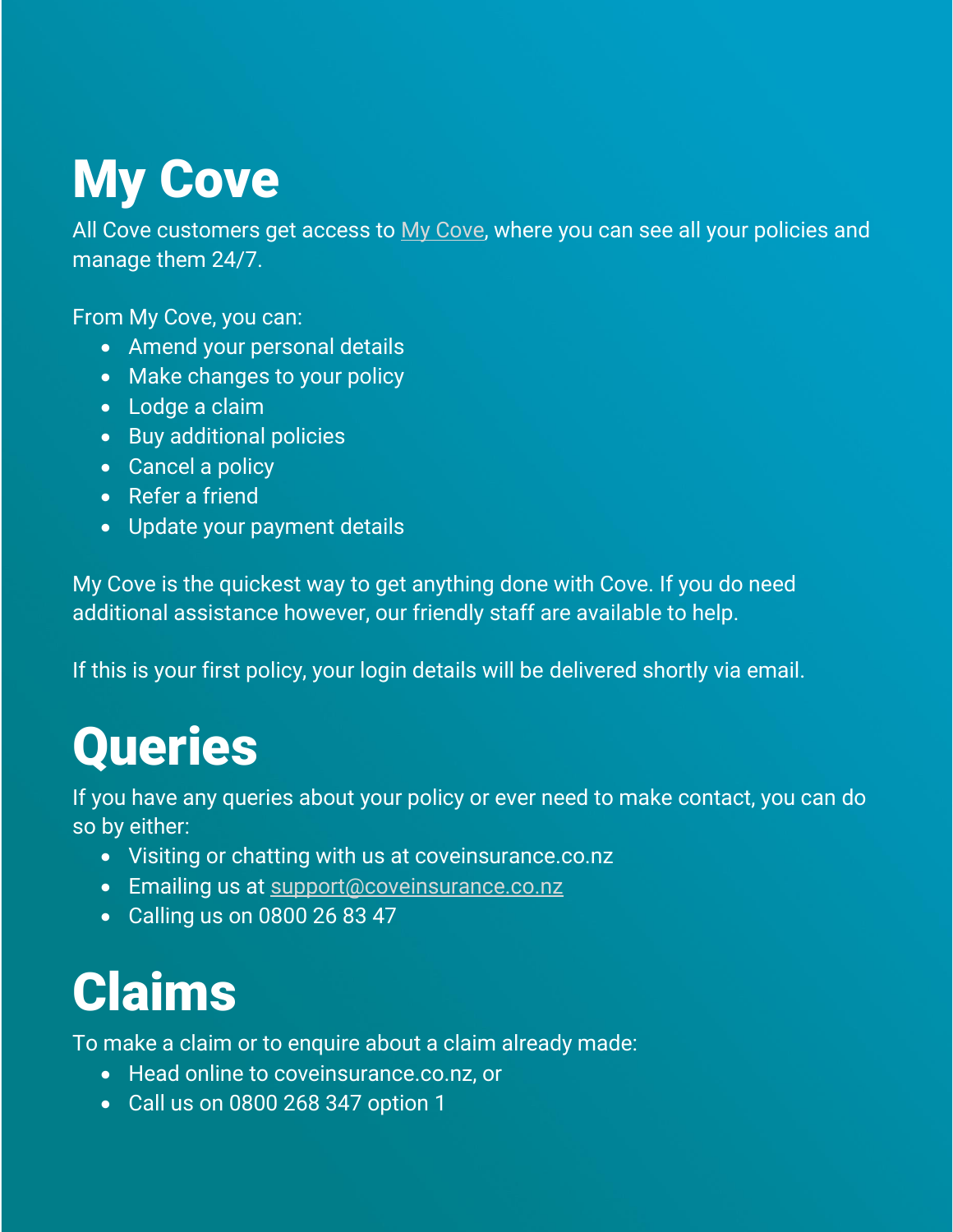# **Contents**

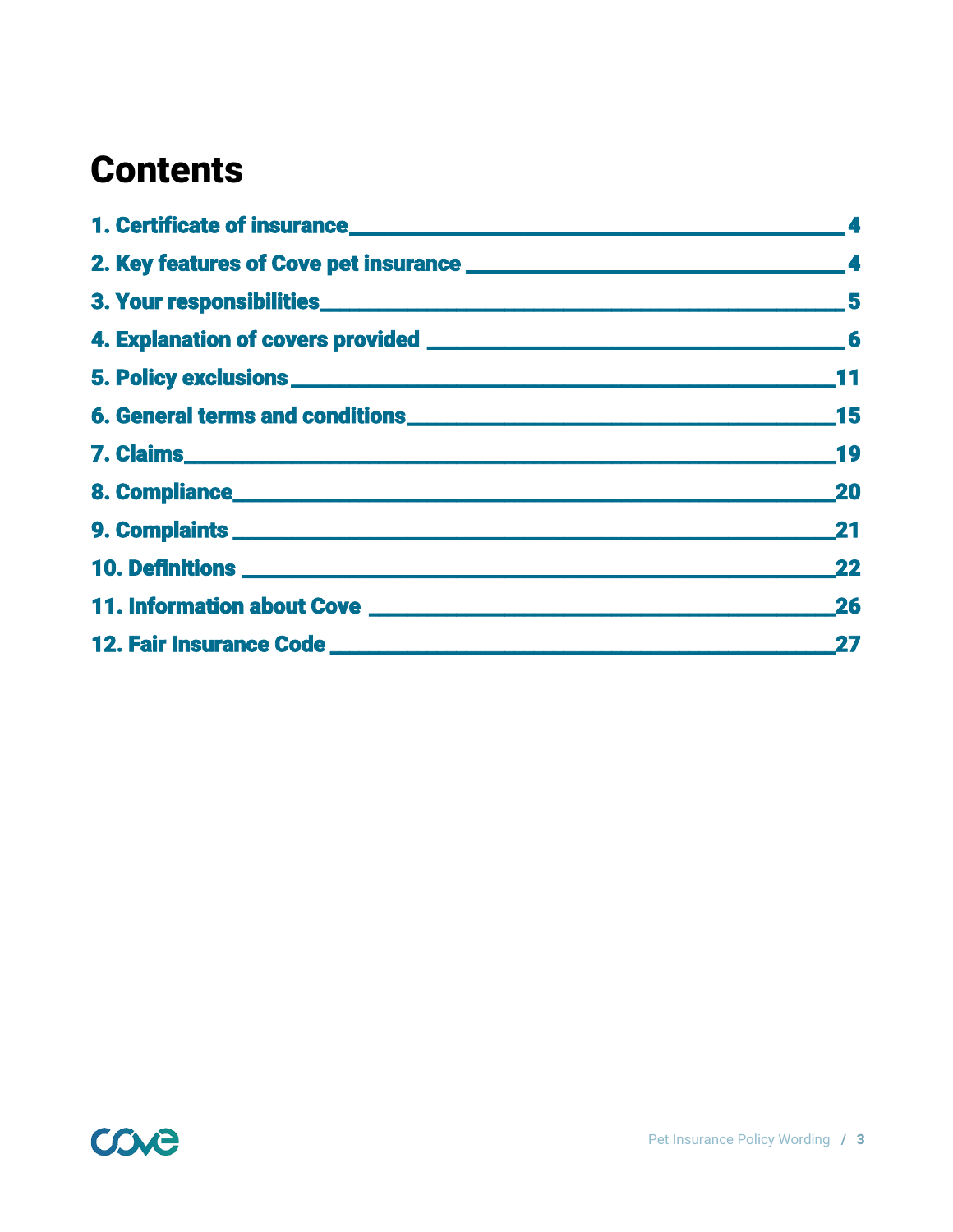# 1. Certificate of insurance

The Certificate of insurance is our understanding of you and your pet being insured. This is the information you have provided when you took out the policy, or sometime since, and on which we have based our pricing and terms of cover. It is critical that this is reviewed on a regular basis to ensure all the information is correct at all times. Failure to notify us of changes to any of this information may result in claims being declined and your cover being affected.

Please note this is provided as a separate PDF document when you purchase your policy. You can find it i[n My Cove](https://app.coveinsurance.co.nz/user/login/) whenever *you* need it.

# 2. Key features of Cove pet insurance

## A. Primary Cover

Cove pet insurance provides financial help if *your pet* unexpectedly becomes ill or suffers an *accident* and requires expensive *vet treatment* by reimbursing *vet* expenses up to the benefit limits, as explained in section 4.

## B. Additional Cover

In addition, we provide you with the following complementary benefit if needed, as explained in section 4:

**Emergency boarding costs for your pet** 

## C. Optional Covers

The following optional covers are offered for the Major + Minor plan only, as explained in section 4:

- ▶ Dental illness
- Everyday stuff

#### D. What we pay

We will pay you our share of the eligible vet expenses and other costs, as summarised by the covers in A, B, & C above and provided in section 4, less your excess and co-payment.

### E. Pay your premium

You must pay the premium when you apply for a new policy and when *you* renew *your* policy. This is the amount stated on the *certificate of insurance*.

### F. What we will not pay

Some things are not covered and some benefits have limits. Refer to section 5 Policy exclusions and as further set out in each benefit or *condition*.

### G. How to make a claim

Is explained in section 7 Claims.

#### H. Insurer

When you purchase this *policy* it is a contract of insurance with Aioi Nissay Dowa Insurance Co., Ltd.

### I. Cancellation

You may cancel your policy at any time. You may be eligible for a refund of all or part of *your* premium paid dependent on the circumstances – refer section 6e for detail.

We may cancel your policy in certain circumstances refer to section 6e for detail.

### J. More than one policy

We have a refer-a-friend program which rewards customers when they introduce new customers or when *you* buy an additional *policy*. When this happens your "friend" receives a free month (up to \$100 including GST) and so do you.

Additional terms and conditions apply to this and can b[e reviewed here.](https://www.coveinsurance.co.nz/partner-terms/)

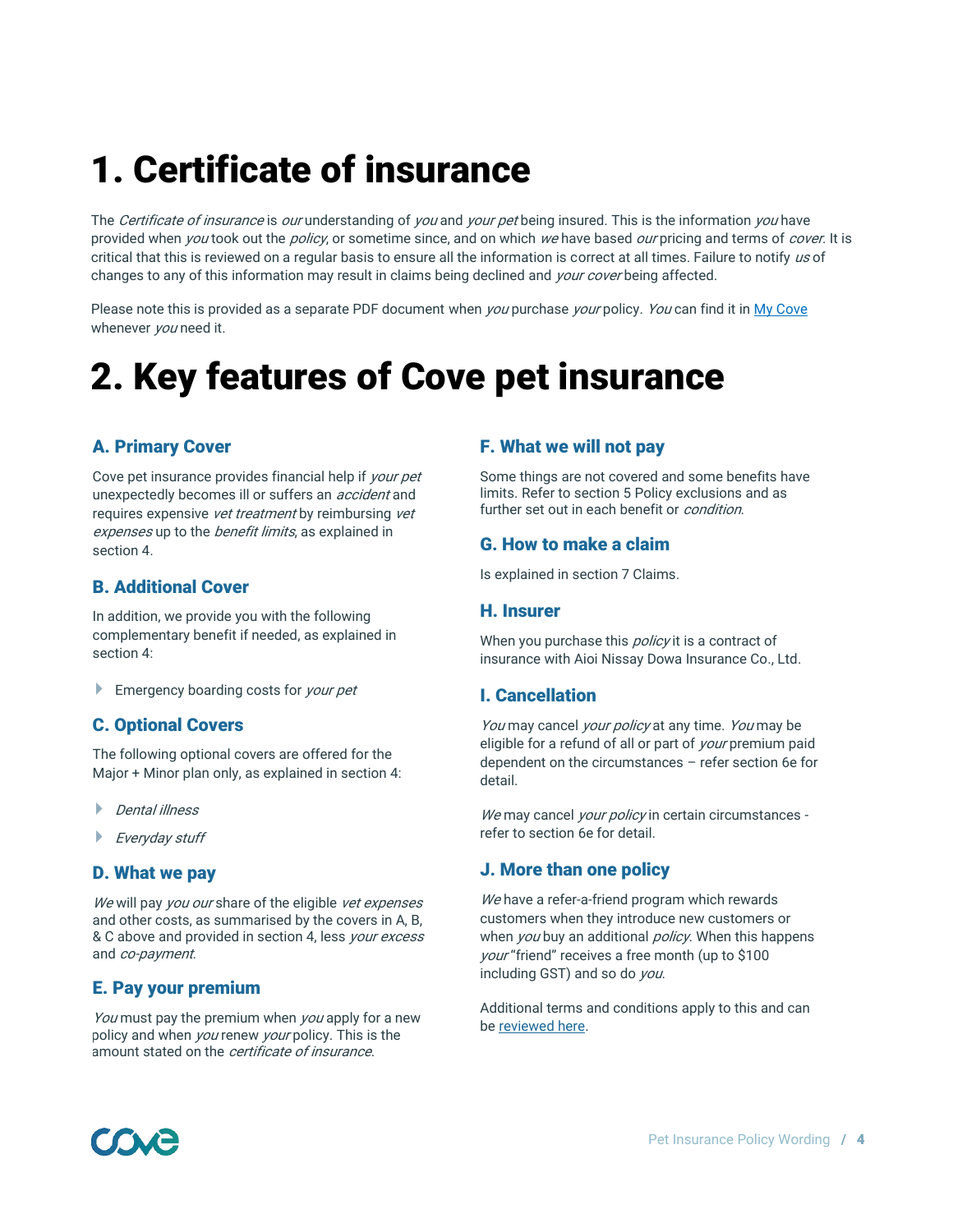# 3. Your responsibilities

# A. Read the policy

This is *your policy* document which describes what is covered, how it works and *your* responsibilities.

Your Cove pet insurance *policy* consists of this *policy* document, your certificate of insurance, any other documents we tell you form part of your policy, the information you provided to  $\mu s$  when you applied for cover, and any subsequent information you provide.

Please take the time to read this *policy* document so you understand it and can be sure it meets your needs.

We have used headings to help you interpret this policy document. These headings are purely descriptive in nature. You should not rely on headings to interpret the *policy*.

Words with special meaning specific to this *policy* are indicated in the text in italics and defined in section 10. The singular includes reference to the plural and vice versa.

# B. Free-look (14 days)

If you decide this insurance isn't what you intended and you haven't made a claim, you may cancel your policy within 14 days of buying the policy and you will receive a full refund of the premium paid.

# C. Pay your premium

Your premium is stated on the *certificate of insurance*. You must pay the premium when you apply for a new policy and when you renew your policy.

If you do not pay your premium we may be entitled to

- reject payment of a claim;
- **P** reduce a claim payment; or
- cancel your policy or treat it as though it never existed.

# D. Look after your pet and maintain your

### pet's health care

You must take reasonable care of your pet and undertake *treatment* prescribed by a *vet* to prevent illness or sickness. You should immediately take your pet to a vet as soon as it shows symptoms of being unwell to be examined and treated without delay.

Your pet must always be in your care or a trusted friend or in the care of a registered and recognised animal care institution like a registered cattery or boarding kennel.

# E. Assist us when making a claim

We'll need your help providing information about your pet and its *accident* or *illness* to support *your* claim including access to *your vet* and records about your pet. Any difficulty with this may slow down or render your claim invalid.

# F. Keep us up to date

With *your* email, address and phone contact details.

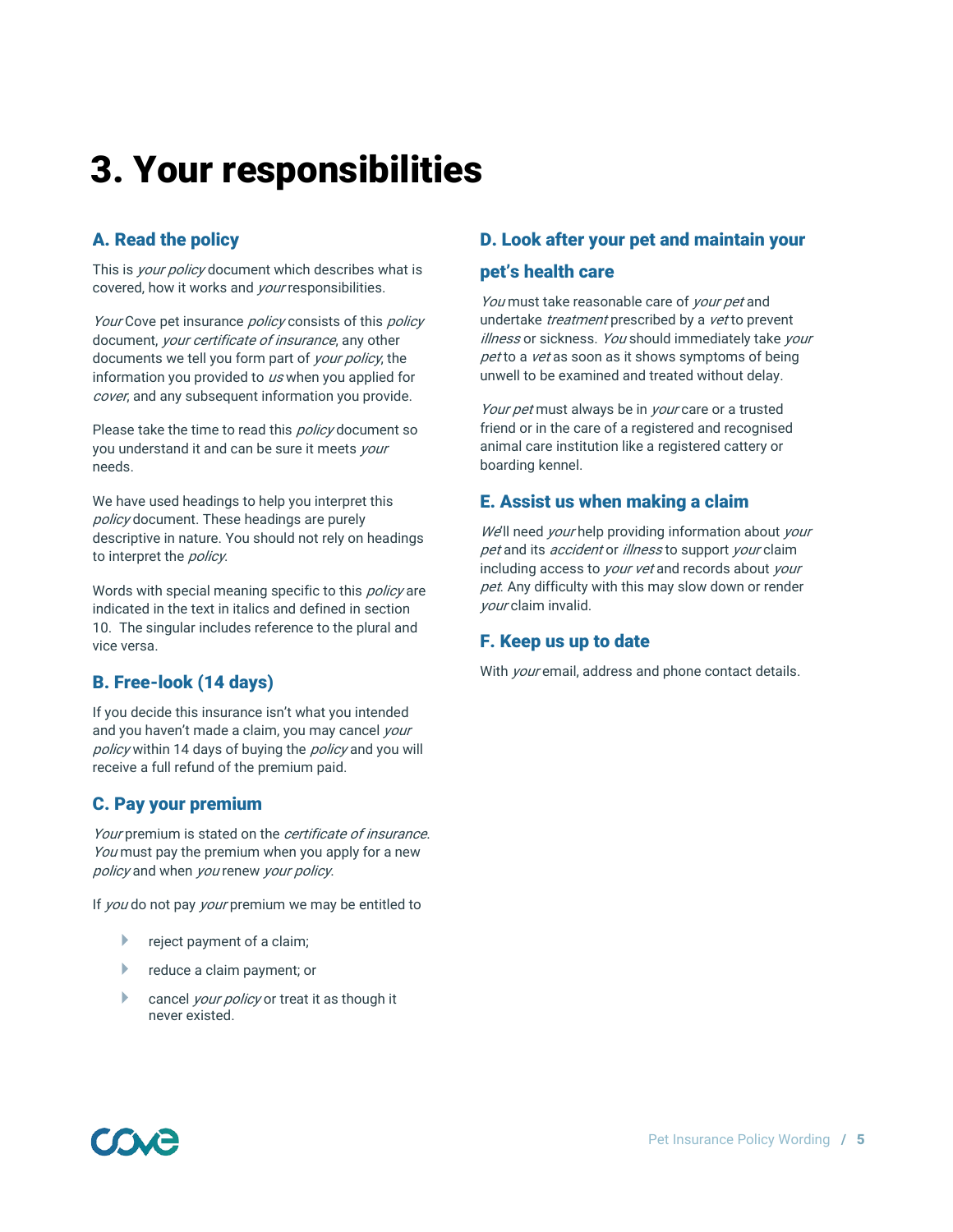# 4. Explanation of covers provided

This section describes details of the benefits and limits available for the *cover* you have chosen, as shown on *your certificate of insurance*, subject to the terms, conditions, limits and exclusions which apply as described in the *policy* documents.

# Eligibility for applicable benefits

| <b>Entry age of new pets</b>           | From 8 weeks up to 5 years of age.                                                                                                                                                                                                                                                               |    |                                                                                                                                                         |
|----------------------------------------|--------------------------------------------------------------------------------------------------------------------------------------------------------------------------------------------------------------------------------------------------------------------------------------------------|----|---------------------------------------------------------------------------------------------------------------------------------------------------------|
| <b>Lifelong cover</b>                  | Provided there is no break in cover, we will offer renewal of your policy at each<br>renewal for so long as we continue to provide this product. We may also change<br>the terms and conditions of the <i>policy</i> upon renewal based on the risk<br>associated with insuring pets like yours. |    |                                                                                                                                                         |
|                                        |                                                                                                                                                                                                                                                                                                  |    | At the time of renewal, we will send you a renewal notice confirming changes (if<br>any) to the terms and conditions of the <i>policy</i> and premiums. |
| Dog breeds excluded                    |                                                                                                                                                                                                                                                                                                  |    | Your pet may not be one of the following dog breeds (or a cross including this):                                                                        |
|                                        | Þ<br><b>Pit Bull Terrier</b>                                                                                                                                                                                                                                                                     | Þ. | Fila                                                                                                                                                    |
|                                        | Þ<br>Dogo Argenino                                                                                                                                                                                                                                                                               |    | <b>Brasileiro</b>                                                                                                                                       |
|                                        | Þ<br>Perro De Presa Canario                                                                                                                                                                                                                                                                      |    | Czechoslovakian Wolfdog                                                                                                                                 |
|                                        | Þ<br>Dogo Canario                                                                                                                                                                                                                                                                                | Þ. | Saarloos Wolfhound/Wolfdog                                                                                                                              |
|                                        | Þ<br>Dingo                                                                                                                                                                                                                                                                                       |    | Any wolf hybrid                                                                                                                                         |
|                                        | Þ<br>Japanese Tose                                                                                                                                                                                                                                                                               |    |                                                                                                                                                         |
| <b>Waiting period</b>                  | 21 days for illness conditions<br>Þ                                                                                                                                                                                                                                                              |    |                                                                                                                                                         |
|                                        | Þ<br>0 days for <i>accidental injury</i>                                                                                                                                                                                                                                                         |    |                                                                                                                                                         |
|                                        | Þ<br>(IVDD)                                                                                                                                                                                                                                                                                      |    | 6 months for cruciate ligament conditions and intervertebral disc disease                                                                               |
| <b>Annual <i>benefit limit</i></b> for | of insurance.                                                                                                                                                                                                                                                                                    |    | Accidental injuries and illness conditions is combined as stated in the certificate                                                                     |
| <b>Exclusions</b>                      | benefit.                                                                                                                                                                                                                                                                                         |    | Refer to section 5 Policy exclusions and as further set out in each condition or                                                                        |

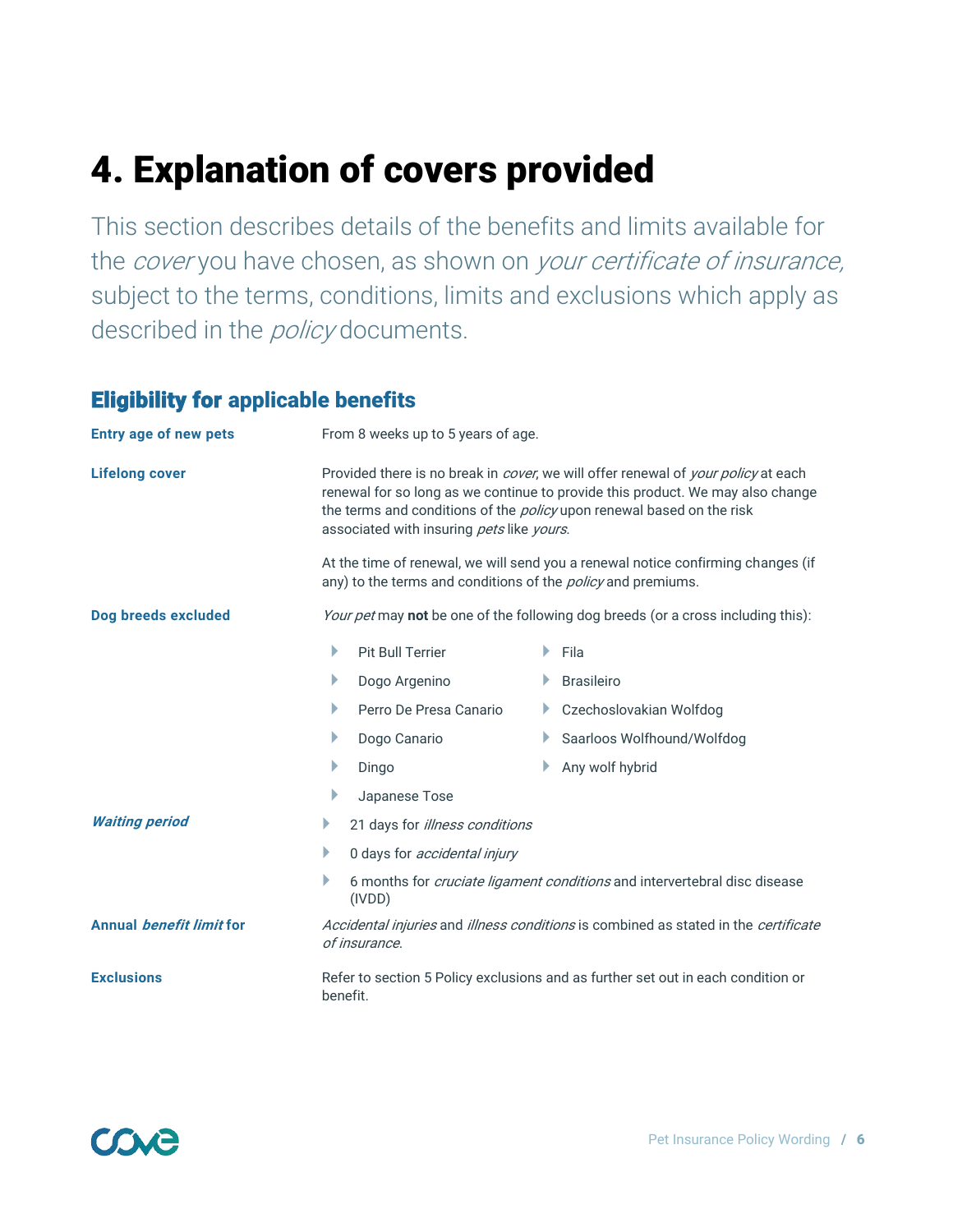# Accidental injuries

| What we will pay         |    | excesses.     | We will pay you our share of the vet expenses incurred and paid by you up to the<br>annual benefit limit for treatment of your pet during the policy period as a result<br>of your pet suffering an accidental injury, less any applicable co-payments and              |
|--------------------------|----|---------------|-------------------------------------------------------------------------------------------------------------------------------------------------------------------------------------------------------------------------------------------------------------------------|
| You will be responsible  |    |               | for any excess and co-payment as shown on the certificate of insurance.                                                                                                                                                                                                 |
| To qualify for cover     |    |               | The <i>accident</i> must have occurred during the <i>policy period</i> and:                                                                                                                                                                                             |
|                          |    |               | Be a direct consequence of one of the following:                                                                                                                                                                                                                        |
|                          |    | Þ             | a motor vehicle incident                                                                                                                                                                                                                                                |
|                          |    | Þ             | a burn or electrocution                                                                                                                                                                                                                                                 |
|                          |    | Þ             | a sting or bites of ants, bees, flies, mosquitoes, spiders and wasps                                                                                                                                                                                                    |
|                          | Þ. | Or result in: |                                                                                                                                                                                                                                                                         |
|                          |    | Þ             | a bone fracture                                                                                                                                                                                                                                                         |
|                          |    | Þ             | a ligament or tendon injury                                                                                                                                                                                                                                             |
|                          |    | Þ             | a bite wound or fight wound abscesses                                                                                                                                                                                                                                   |
|                          |    | Þ             | lacerations or abrasion of tissue, skin or mucous membrane.                                                                                                                                                                                                             |
| What we will not pay for |    |               | Vet expenses attributable to:                                                                                                                                                                                                                                           |
|                          |    |               | a pre-existing condition, a related condition or a condition arising within the<br>waiting period                                                                                                                                                                       |
|                          |    | including:    | conditions included in the Illness conditions section (whether covered or not)                                                                                                                                                                                          |
|                          |    | Þ             | patella luxations (dislocating kneecap), elbow or hip dysplasia;                                                                                                                                                                                                        |
|                          |    | Þ             | toxicity;                                                                                                                                                                                                                                                               |
|                          |    | Þ             | ingestion of a foreign object;                                                                                                                                                                                                                                          |
|                          |    | Þ             | intervertebral disc disease (IVDD) or desexing procedure<br>complications under <i>accidental injury cover</i> no matter how the<br>condition arises (these conditions will only be covered under illness<br>cover and will be subject to the relevant waiting period). |
|                          | Þ. | mites:        | conditions resulting from external parasites such as ticks, fleas or skin/ear                                                                                                                                                                                           |
|                          |    |               | excluded matters listed in section 5 Policy exclusions.                                                                                                                                                                                                                 |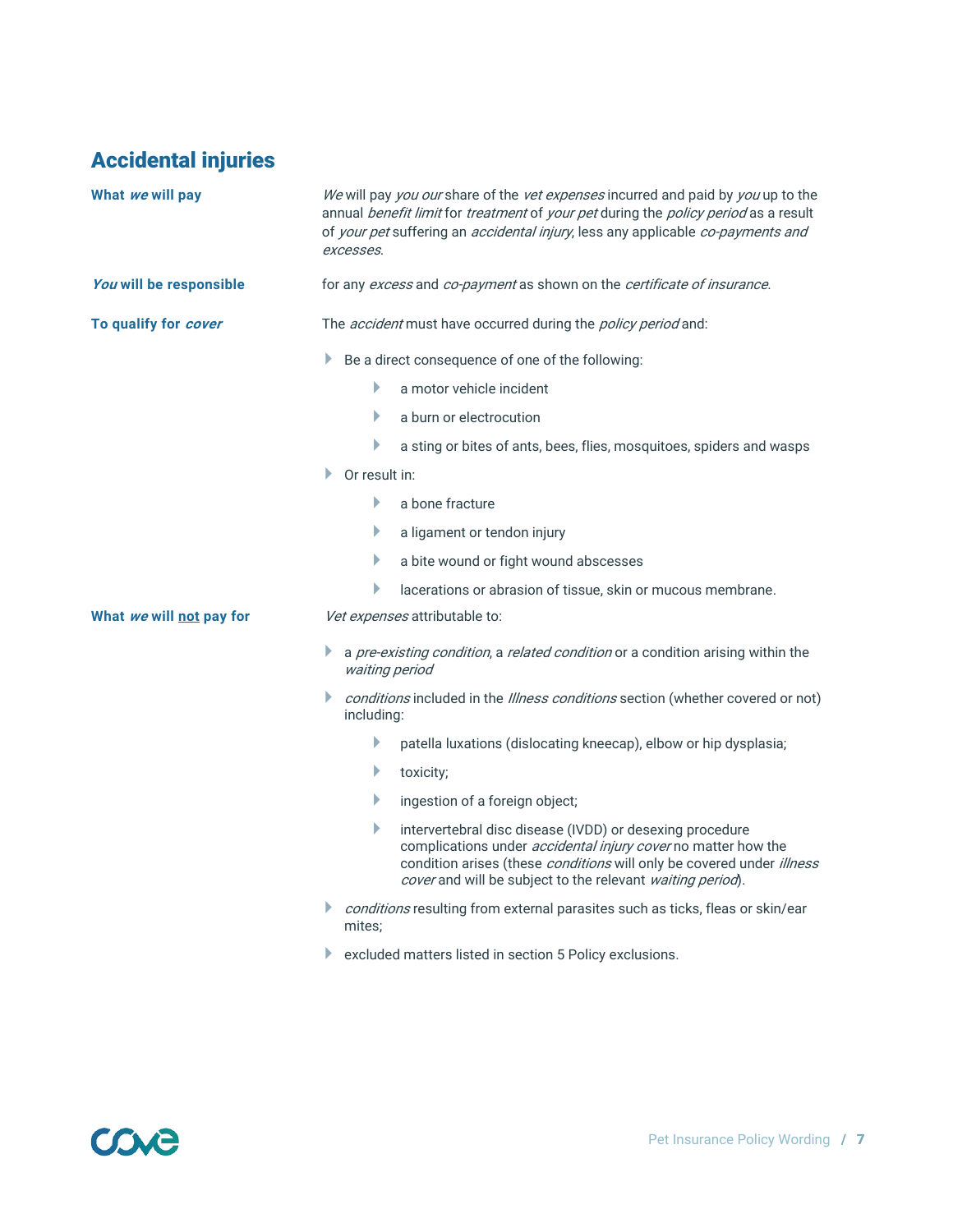# Illness conditions

The following benefit will not apply if you have selected Accident Only cover as shown on your certificate of insurance.

| What we will pay          | We will pay you our share of the vet expenses incurred and paid by you up to the<br>annual benefit limit for treatment of your pet during the policy period as a result<br>of your pet suffering an illness, less any applicable co-payments and excesses. |  |  |
|---------------------------|------------------------------------------------------------------------------------------------------------------------------------------------------------------------------------------------------------------------------------------------------------|--|--|
| You will be responsible   | for any excess and co-payment as shown on the certificate of insurance.                                                                                                                                                                                    |  |  |
| What we will not pay for  | Treatment of the following if your pet has not been vaccinated:<br>Þ                                                                                                                                                                                       |  |  |
|                           | For dogs: infectious canine hepatitis (canine adenovirus), parvovirus,<br>canine distemper, parainfluenza, canine influenza and all forms of<br>kennel cough; or                                                                                           |  |  |
|                           | Þ.<br>For cats: parvovirus infections (including feline panleukopenia),<br>chlamydia, feline leukaemia virus (FeLV), feline immuno deficiency<br>virus (FIV), viral rhinotracheitis, calicivirus, herpes virus and all forms of<br>cat flu;                |  |  |
|                           | <b>Dental illness</b><br>Þ.                                                                                                                                                                                                                                |  |  |
|                           | Any declared widespread epidemic or pandemic disease that affects dogs or<br>Þ<br>cats;                                                                                                                                                                    |  |  |
|                           | Any flea/tick/worm preventative <i>treatments</i> or measures (e.g. tick baths,<br>Þ<br>sprays, intestinal worming products etc.) whether recommended by your vet<br>or not, unless you have selected the Everyday stuff option; or                        |  |  |
|                           | Excluded matters listed in section 5 Policy exclusions.<br>Þ                                                                                                                                                                                               |  |  |
| <b>Emergency boarding</b> |                                                                                                                                                                                                                                                            |  |  |
| What we will pay          | We will pay you our share of the cost of boarding your pet at a licensed kennel or<br>cattery up to the sub-limit shown below in the following scenarios and subject to<br>any applicable co-payment.                                                      |  |  |
|                           | if you are hospitalised (other than in the circumstances specified below) for<br>Þ<br>five or more consecutive days during the <i>policy period</i> ,                                                                                                      |  |  |
|                           | if you require emergency accommodation due to family violence.<br>Þ                                                                                                                                                                                        |  |  |
| You will be responsible   | for any excess and co-payment as shown on the certificate of insurance.                                                                                                                                                                                    |  |  |
| <b>Benefit limit</b>      | Sublimit of \$1,500 per year                                                                                                                                                                                                                               |  |  |
| What we will not pay for  | If you are hospitalised for:                                                                                                                                                                                                                               |  |  |
|                           | cosmetic surgery or other forms of elective surgery;<br>Þ                                                                                                                                                                                                  |  |  |
|                           | pregnancy (unless you were hospitalised due to an unexpected<br>Þ<br>complication);                                                                                                                                                                        |  |  |

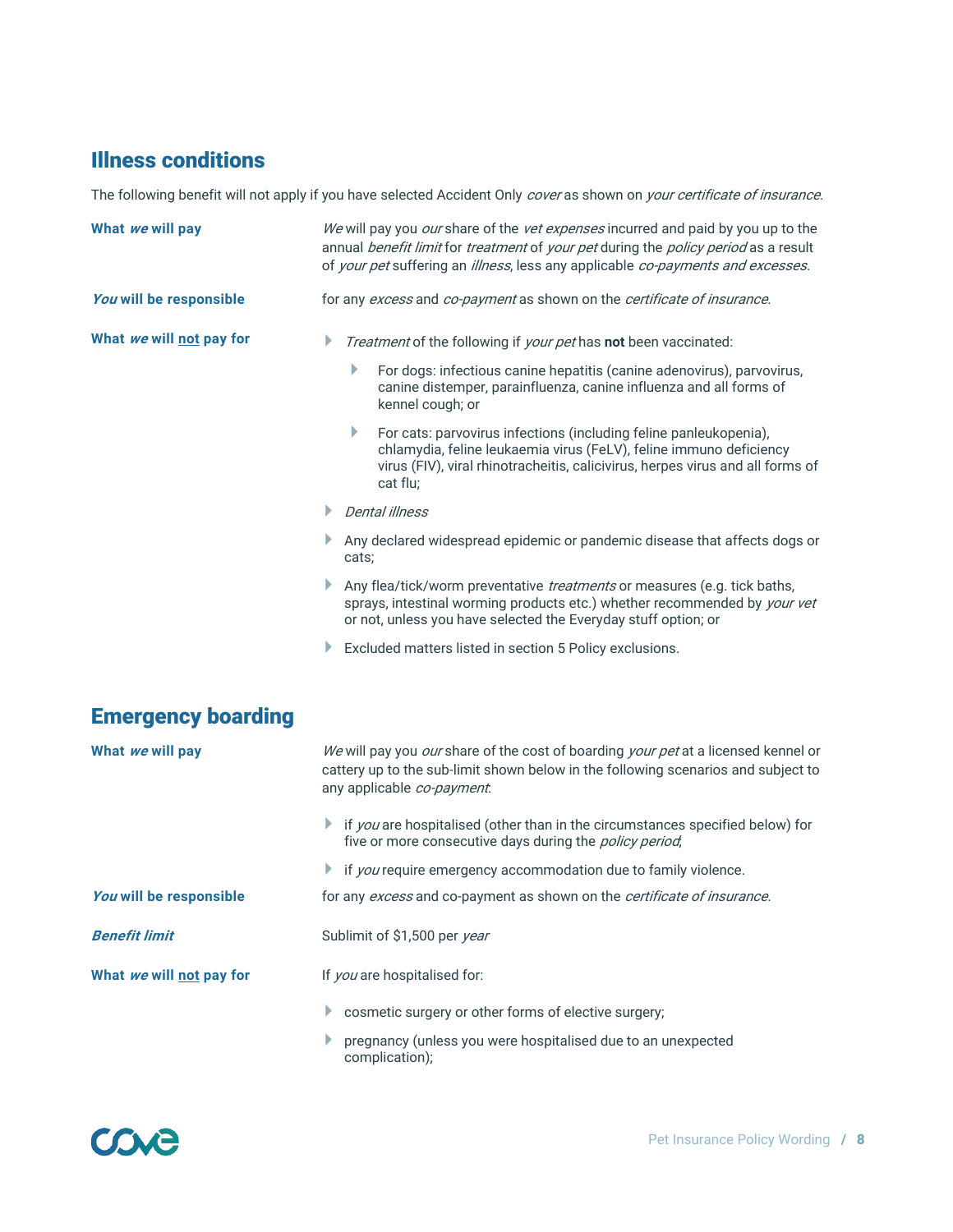- any sickness known or foreseeable prior to the *commencement date* of the first *policy period* you are insured with us, or
- if someone else living with  $you$  can reasonably be expected to look after  $your$ pet whilst you are in hospital.

**Waiting period** There is no *waiting period* for emergency boarding.

# Optional benefits for Major + Minor plan

The following benefits may be added to your policy at your choice and will show on your certificate of insurance if selected. Cove pet insurance encourages responsible pet ownership by providing benefits towards listed preventative health care treatments for your pet.

| <b>Dental illness</b>          |                                                                                                                                                                                                               |
|--------------------------------|---------------------------------------------------------------------------------------------------------------------------------------------------------------------------------------------------------------|
| <b>Benefit limit</b>           | Sublimit of \$500 per <i>policy period</i>                                                                                                                                                                    |
| <b>Benefit percentage</b>      | 100% (no customer co-payment)                                                                                                                                                                                 |
| <b>Benefit excess</b>          | \$100                                                                                                                                                                                                         |
| What we will pay our share for | Gingivitis, abscesses, removal of teeth where medically necessary due to dental<br>disease arising from infection, retained deciduous teeth, cavities, tooth fracture.                                        |
| What you are not covered for   | The benefit excess                                                                                                                                                                                            |
|                                | Any dental illness treatment unless your pet has been insured under this policy<br>for at least 6 months and in this period <i>your pet</i> has not shown signs of or been<br>treated for any dental illness, |
|                                | Þ<br>any <i>dental illness treatment</i> unless there is a history of annual routine dental<br>check-ups by a vet,                                                                                            |
|                                | orthodontic <i>treatment</i> , crowns, root canal, cosmetic dental surgery or<br>Þ<br>corrective treatment, odontoclastic resorptive lesions;                                                                 |
|                                | elective dental <i>treatment</i> , checks or cleaning;<br>Þ                                                                                                                                                   |
|                                | Þ<br>excluded matters listed in section 5 Policy exclusions.                                                                                                                                                  |
| <b>Everyday stuff</b>          |                                                                                                                                                                                                               |
| <b>Benefit limit</b>           | A total amount of \$300 per <i>policy period</i> comprising up to \$100 per item                                                                                                                              |
| <b>Benefit percentage</b>      | 100% (no customer co-payment)                                                                                                                                                                                 |
| <b>Benefit excess</b>          | There is no <i>excess</i> applied for <i>Everyday stuff</i> claims                                                                                                                                            |
| <b>Waiting period</b>          | 6 months                                                                                                                                                                                                      |

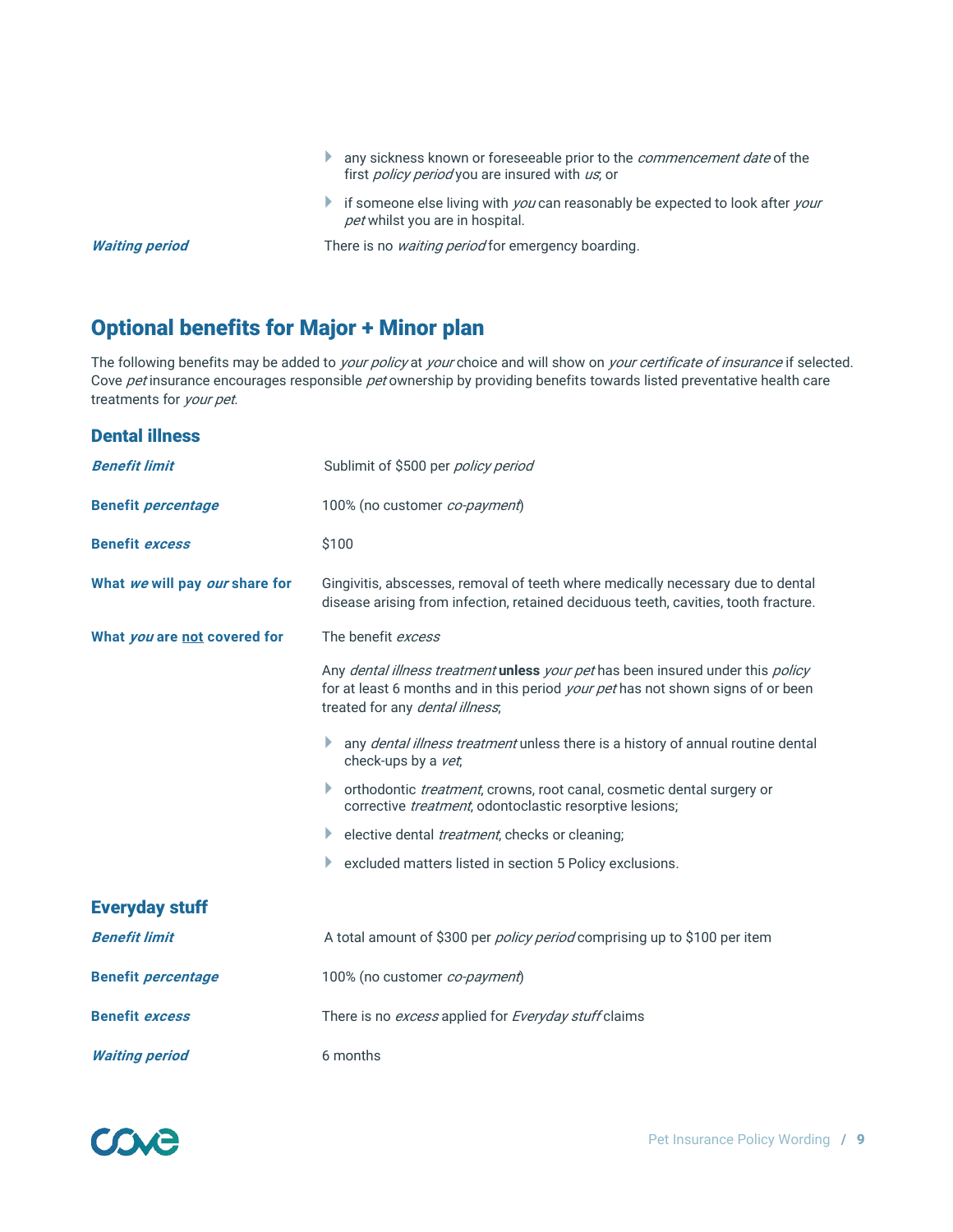| What we will pay                 | We will pay the cost incurred by you for the Everyday stuff benefits listed below<br>your pet has received during the policy period up to the benefit limit shown on<br>your certificate of insurance. |  |                                       |  |                                                 |  |
|----------------------------------|--------------------------------------------------------------------------------------------------------------------------------------------------------------------------------------------------------|--|---------------------------------------|--|-------------------------------------------------|--|
| <b>Everyday benefits covered</b> | You can claim a maximum of \$100 per item with a total amount of \$300 per<br><i>policy period</i> for the following items:                                                                            |  |                                       |  |                                                 |  |
|                                  | desexing<br>health checks<br>registration costs                                                                                                                                                        |  | microchipping<br>heartworm<br>control |  | dewclaw removal<br>urinalysis<br>bloods tests & |  |
|                                  | flea/ tick/ worm<br>control                                                                                                                                                                            |  | heartworm test<br>vaccinations        |  | screening<br><b>FIV/FeLV tests</b>              |  |

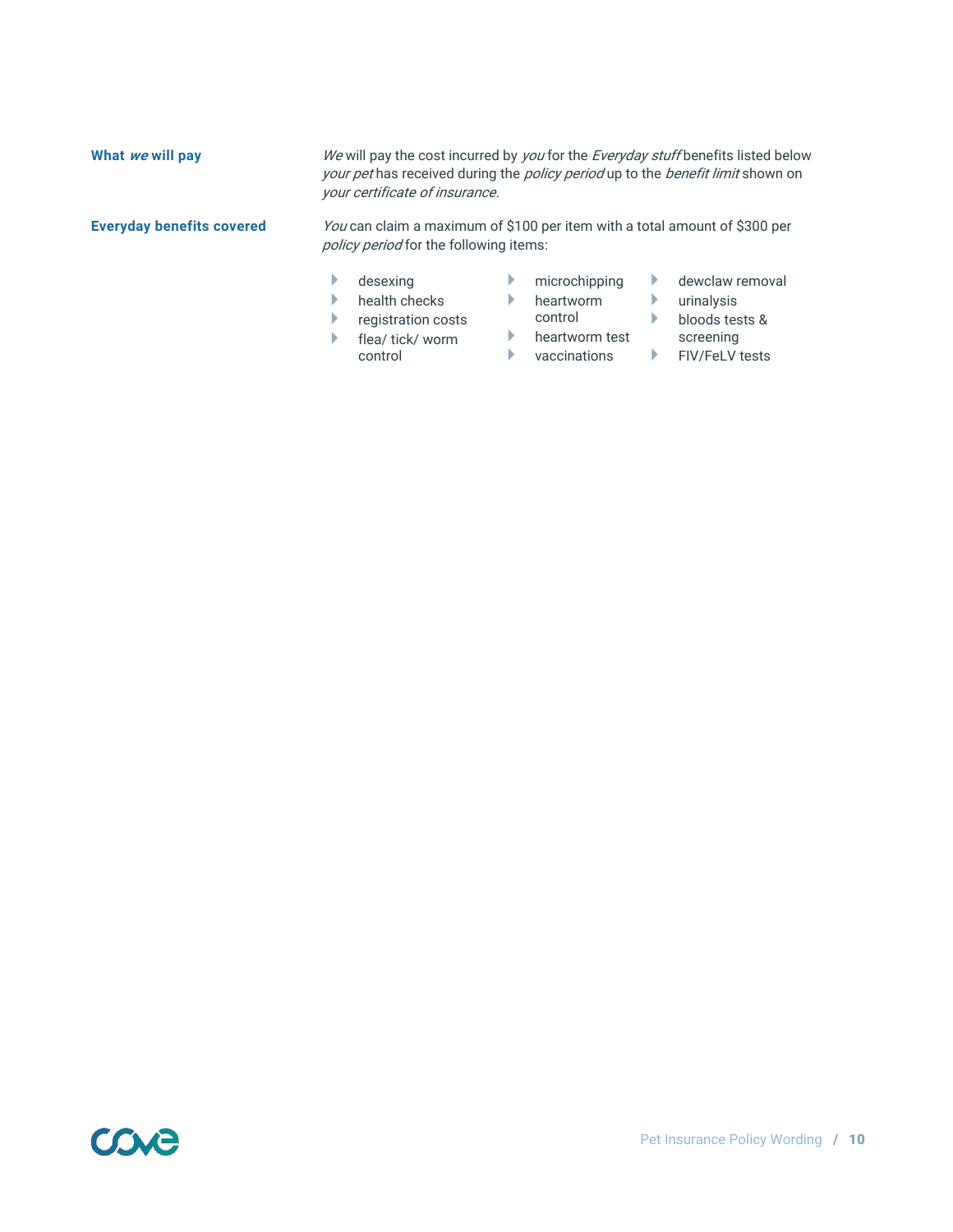# 5. Policy exclusions

# A. Pets not kept as companion or assistance animals

Cover only applies for pets kept primarily as a companion or assistance animal and not for animals kept primarily for work, breeding, hunting or sport.

### B. Pre-existing conditions

We exclude *pre-existing conditions*. Please read this section carefully to fully understand what your pet is or isn't covered for.

If a condition exists or occurs before the commencement date of the first policy period your pet is insured with  $\mu s$  or within an applicable waiting period, and you or your vet were aware of the condition, or a reasonable person in *your* circumstances would have been aware of the condition, it will be excluded from cover as a preexisting condition.

If your pet has a temporary condition that occurred or existed prior to the *commencement date* of the first policy period you are insured with us or during any applicable waiting period, but that condition has not existed, occurred or shown noticeable signs, symptoms or an abnormality in the 18-month period immediately prior to *your* claim *treatment* date, it will no longer be excluded from cover as a pre-existing condition.

Chronic conditions that occur prior to the commencement date of the first policy period you are insured with us or during any applicable waiting period cannot fall within this category of temporary condition and will always be excluded from cover.

Hereditary conditions and congenital conditions will not be considered a *pre-existing condition* if they have not shown noticeable signs, symptoms or an abnormality at any time before the *commencement* date of the first policy period or within an applicable waiting period.

Pre-existing condition review: If you would like us to review whether a *temporary condition(s)* which has been subject to the *pre-existing condition* exclusion in your policy remains excluded, you may apply to us to review the *condition*.

To do so, *your vet* will need to certify and provide vet records verifying that the *condition* remains a temporary condition and has not existed, occurred or shown noticeable signs, symptoms or an abnormality for a period of 18 months. The *pre-existing condition* exclusion(s) shall not be deemed to have been lifted unless agreed to by us in writing.

## C. General exclusions

Cove *pet* insurance has been designed to help you cover unforeseen and unexpected vet expenses. However not all expenses are covered. The following vet expenses and/or costs are not covered, unless stated on your certificate of insurance.

#### **Pre-existing conditions**

Pre-existing conditions, a related condition or a condition arising before the first *policy period* you are insured with us or within the applicable waiting period. Refer to Section 5b Pre-existing conditions above.

#### **Bilateral conditions**

When applying a *benefit limit* or exclusion, a *bilateral* condition will be considered a single condition.

#### **Brachycephalic Obstructive Airway Syndrome (BOAS)**

A group of *conditions* resulting from the body conformation of dogs with short noses (brachycephalic dogs) including nasal folds, stenotic nares, soft palate resection, everted laryngeal saccules or collapse and tracheal hypoplasia.

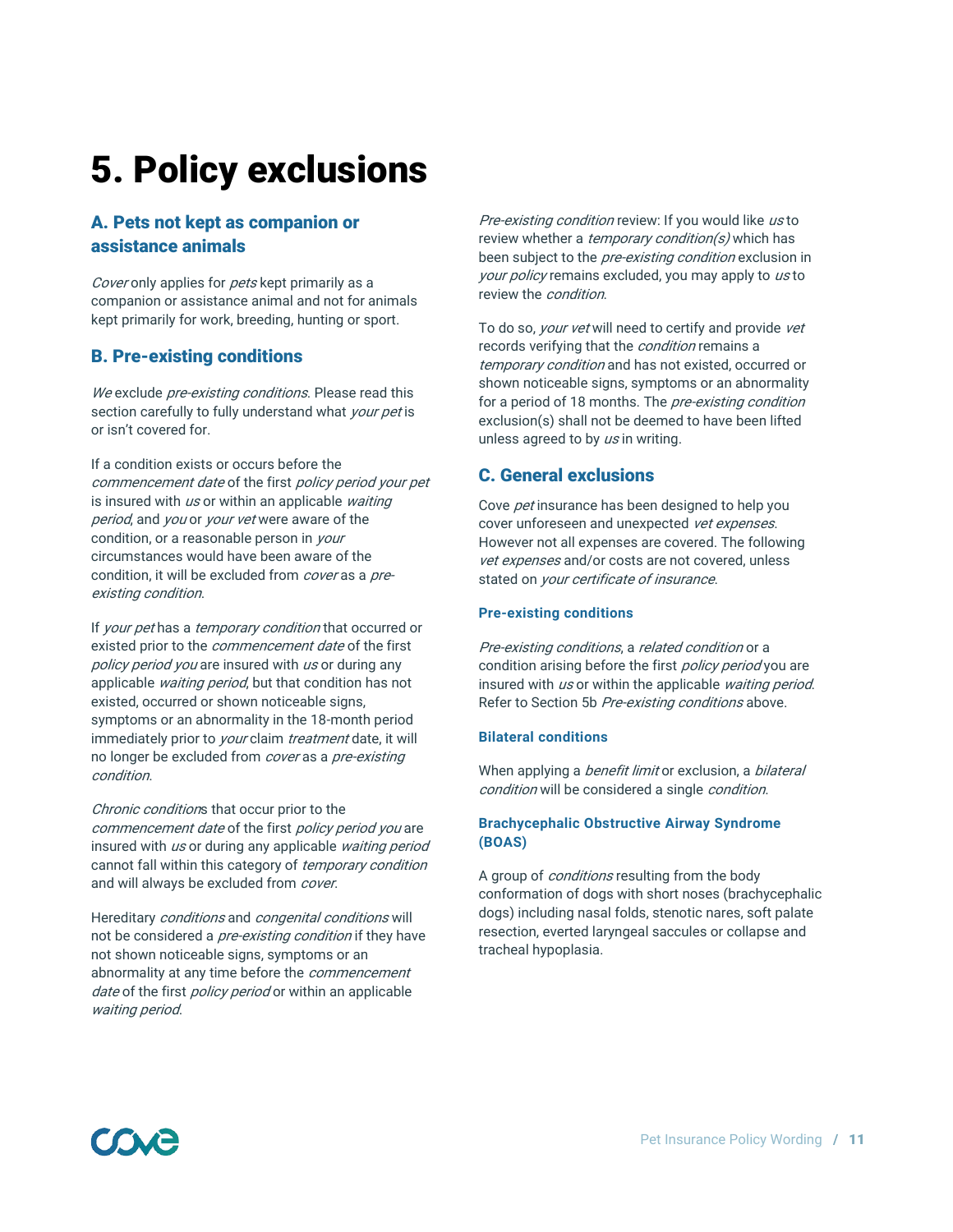#### **Preventive and routine items**

Food (regular or prescription), vitamins / nutraceuticals / supplements, vaccinations, microchipping, flea / tick / worm control, grooming and bathing of *your pet*, and non-medicated grooming products, unless you have selected the Everyday stuff option.

#### **Certain treatments and conditions**

- Accessories including (but not limited to) pill poppers, cage hire, crates, bedding and collars.
- **Behavioural conditions including (but not limited** to) anxiety disorders, phobias or chemical imbalances.
- Breeding activities or obstetrics *treatment*.
- Cell-replacement therapies including (but not limited to) stem cell therapy and platelet-rich plasma. Blood transfusions are covered when medically necessary.
- Chemical castration, suprelorin implants or other desexing procedures, unless required to treat your pet's reproductive organs due to inflammation, infection or cancer.
- **Medicated baths and shampoos, unless your vet** deems them medically necessary to treat a condition covered by your policy.
- **Medication not approved or registered for animal** consumption in New Zealand by the Ministry of Primary Industries or the Veterinary Council of New Zealand.
- Training, socialisation, therapy and *alternative* therapies including (but not limited to) homeopathic remedies, acupuncture, laser therapy, hydrotherapy, chiropractic treatments and/or physiotherapy.

The provision of any prolonged course of veterinary medicines, alternative or complementary treatments for more than three (3) months if there is a veterinary operation that would have improved or cured the *condition* unless agreed by us. The maximum payment will be limited to the equivalent cost of the operation. We will not cover medications which cover a period of more than 30 days beyond the policy end date.

#### **Certain services and procedures**

- Ambulance fees and non-essential hospitalisation.
- Genetic/chromosome testing.
- Pre-anaesthetic blood tests.
- The following items and any associated expenses:
	- **any trial or experimental procedures and** treatments;
	- organ transplant surgery, open heart surgery, artificial limbs, mitral valve and chordae tendineae replacement surgery and pacemakers;
	- external fixtures (such as wheelchairs); or
	- $\blacktriangleright$  prosthetics (including but not limited to hip replacements and elbow replacements); or
	- 3D printing.
- **Transport or boarding expenses other than those** listed in the Emergency boarding benefit, section 4, if applicable.

#### **Elective treatments and procedures**

- Cosmetic procedures, hip/elbow scoring, nail clipping, declawing, dew-claw removal and ear cropping.
- Tail docking and debarking.
- Voluntary euthanasia.

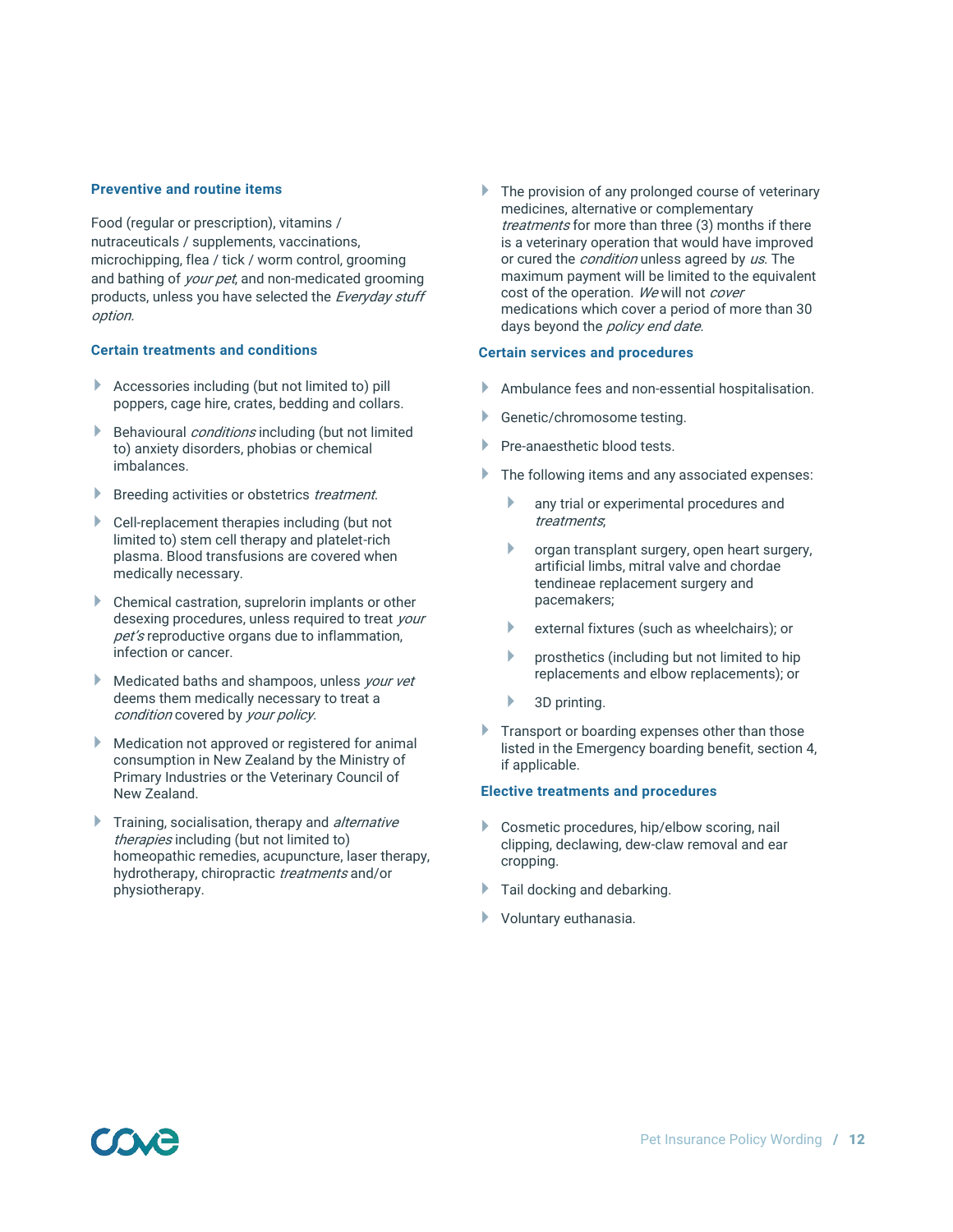#### **Duty of care**

Treatment if due to gross negligence by you or your failure to take all reasonable precautions to protect your pet from situations which may result in injury or illness. Situations include your pet participating in organised fighting and hunting activities.

#### **Overweight pets**

Treatment due to your pet being overweight or obese.

#### **Consequential loss**

Any consequential loss including (but not limited to) economic loss, loss of enjoyment, costs or expenses you may incur to prove or assist us with your claim, your time or anyone else's time or materials used, or other such loss not specifically covered in the *policy* document.

#### **Legal liability**

Your legal liability for payment of compensation in respect of death, bodily injury or *Illness*, and/or physical loss or damage to property.

#### **Policy exclusion expenses**

Expenses in relation to *policy* exclusions or related complications/adverse reactions of an exclusion. This includes when the diagnosis is inconclusive, but the treatment protocol is consistent with an excluded condition (e.g. *treatment* for coughing where kennel cough is suspected but not diagnosed or excluded as a diagnosis). Exceptions to this include:

- vaccination reactions;
- desexing procedure complications; and
- reactions to flea/tick/worm control products.

#### **Fees for assistance with your claim or policy**

Fees charged by *your vet* for provision of any information or other assistance in relation to a claim made under this *policy* or administration of *your* policy.

#### **Operation of law**

You will not be covered under this *policy* if you or your pet do not comply with New Zealand laws and regulations including (but not limited to):

- Dangerous dogs dogs declared as dangerous or the Dangerous Dogs Act
- Laws and regulations related to animal health or importation

Your pet being confiscated, destroyed or having restrictions imposed by any Government, local or public authority.

#### **Fines, penalties and legal costs**

Your policy does not cover.

- legal costs and expenses relating to any charge or offence; or
- any fine or penalty; or any punitive or exemplary damages.

#### **Civil commotion/riot**

Your policy does not cover loss or liability and defence costs connected in any way with civil commotion assuming the proportions of or amounting to an uprising, insurrection, rebellion, military or usurped power.

#### **Electronic data**

Your policy does not cover loss, liability, costs or expenses from any cause whatsoever, regardless of any other contributing cause or event whenever it may occur for:

- $\blacktriangleright$  the total or partial destruction, distortion, erasure, corruption, alteration, misinterpretation or misappropriation of electronic data;
- **any error in creating, amending, entering, deleting,** or using electronic data; or
- the total or partial inability or failure to receive, send, access or use electronic data for any time or at all.

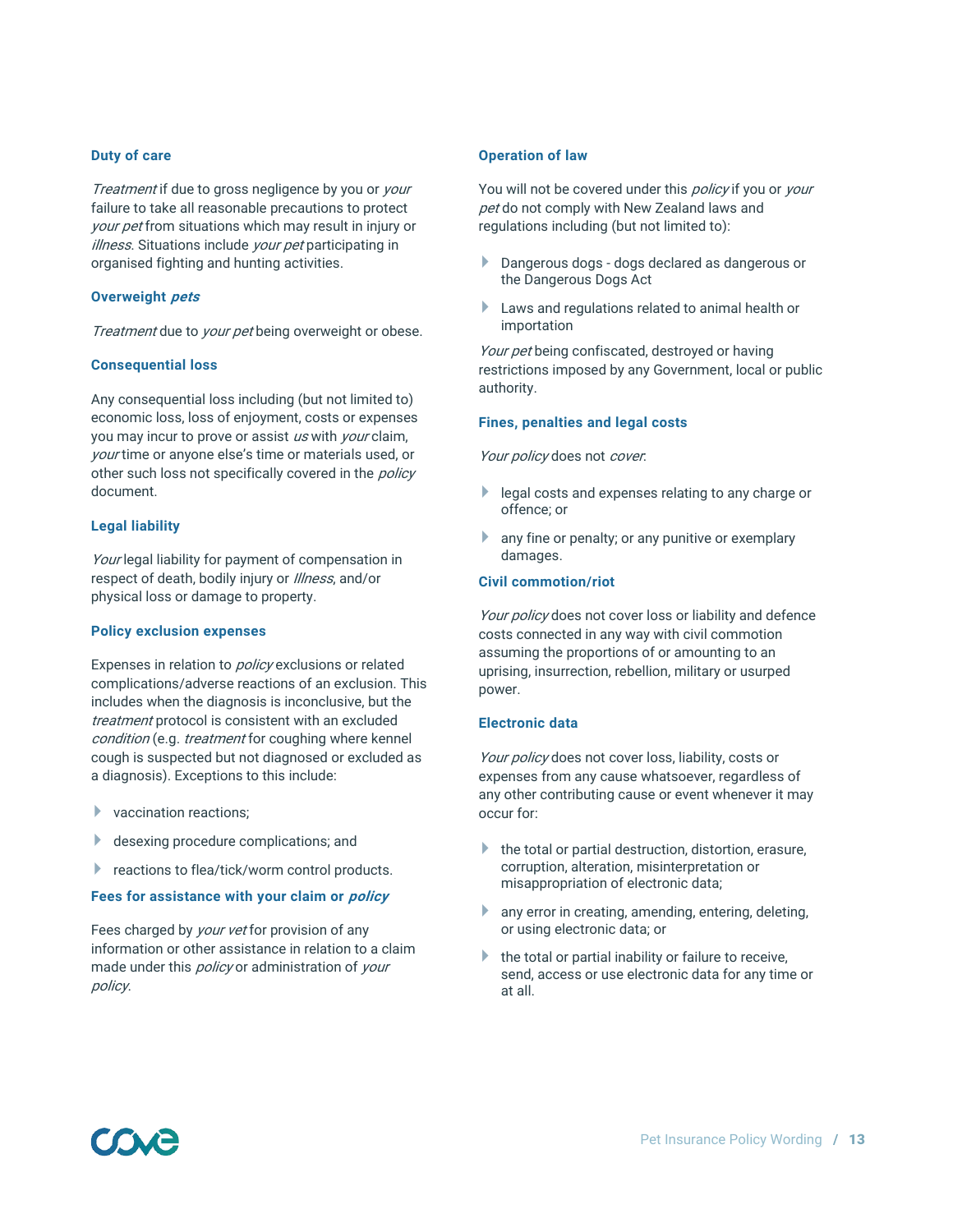#### **Terrorism**

Your policy does not cover loss, liability, costs or expenses of whatsoever nature directly or indirectly caused by, resulting from or in connection with:

- **any act of terrorism regardless of any other cause** or event contributing concurrently or in any other sequence to the loss;
- any action taken in controlling, preventing, suppressing or in any way relating to any act of terrorism.

#### **Nuclear materials and events**

Your policy does not cover loss, liability or expense directly or indirectly caused by or contributed to or arising from:

- **h** nuclear weapons material;
- **i** ionising radiation or contamination by radioactivity from any nuclear fuel or from any nuclear waste from the combustion of nuclear fuel;
- $\blacktriangleright$  the radioactive, toxic, explosive or other hazardous properties of any nuclear assembly or nuclear component thereof;
- **any weapon or device emploving atomic or nuclear** fission and/or fusion or other like reaction or radioactive force or matter;
- $\blacktriangleright$  the radioactive, toxic, explosive, or other hazardous or contaminating properties of any radioactive matter.

#### **War**

Your policy does not cover loss or liability directly or indirectly occasioned by happening through or in consequence of:

- war, invasion, acts of foreign enemies, hostilities or war-like operations (whether war be declared or not), civil war;
- **Mutiny, civil commotion assuming the proportions** of or amounting to a popular rising, military rising, insurrection, rebellion, revolution, military or usurped power.

#### **Sanctions**

Your policy does not provide cover for loss, liability, claim or benefit to the extent that the provision of such cover, payment of such claim or provision of such benefit would expose us to any sanction, prohibition or restriction in any applicable jurisdiction.

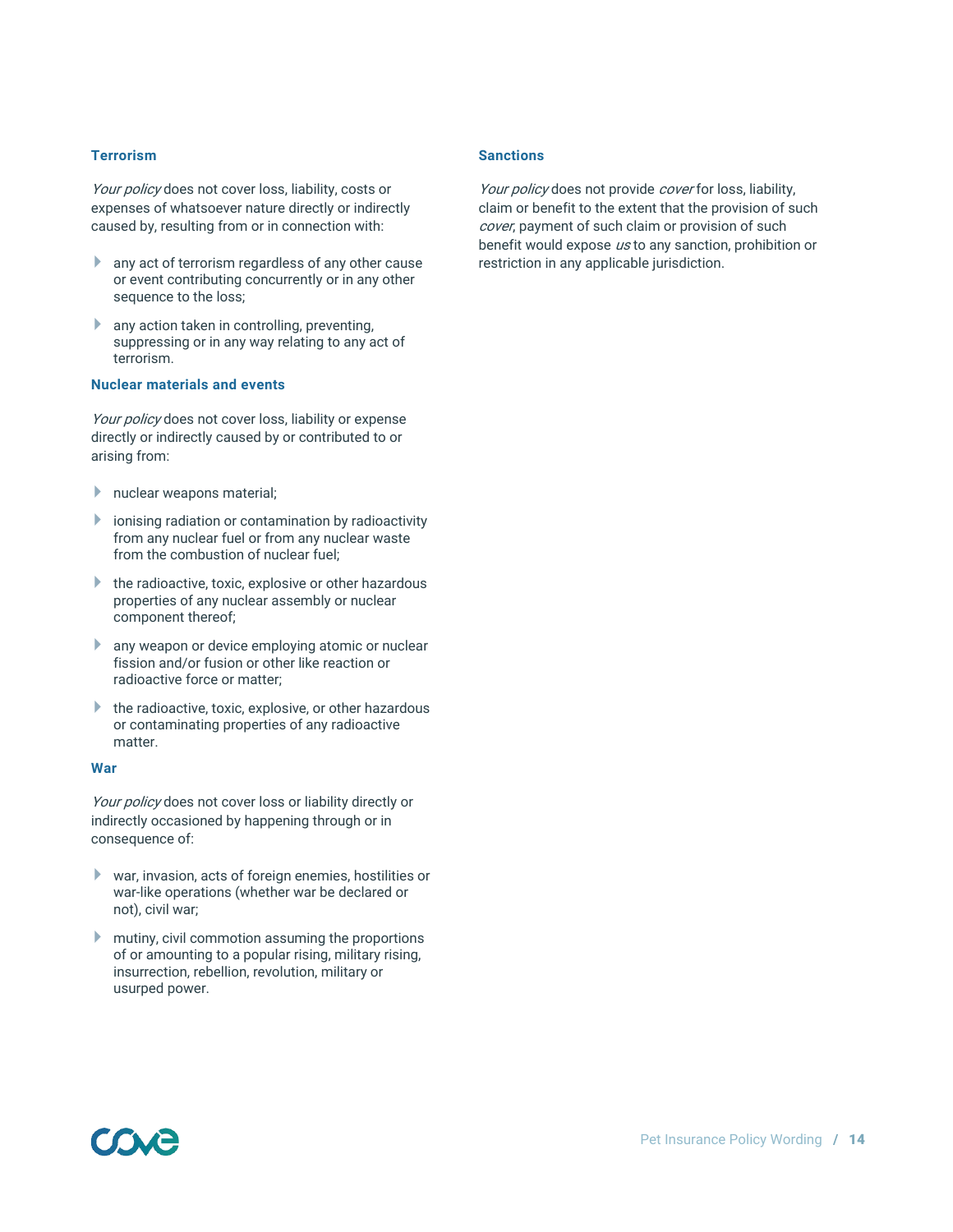# 6. General terms and conditions

#### **A. Your contract of insurance**

This insurance *policy* is *your* insurance contract with us. It tells you what we will and will not do, what you must and must not do, and explains the terms and conditions of the *cover* that we offer. This contract also includes the information you gave  $\mu s$  when you applied for this *policy*.

We recommend you review this cover periodically to ensure it remains adequate for *your* needs; be sure to notify us of any changes that may impact our decision to offer insurance *cover* and on what terms.

You will always have access to this document via the My Cove portal.

#### **B. Policy term and renewal**

If the policy is an **Annual billing policy**, shown in the certificate of insurance as 'Your period of cover' then your policy has a one year term. Unless we decide not to offer you renewal, we will remind you that your policy is due to renew no less than 14 days prior to the end date shown in the certificate of insurance. To renew your policy, you will be required to pay the premium owing prior to the end of the current term.

If the policy is a **Monthly billing policy**, shown in the certificate of insurance as 'Your period of cover' then your policy has a one month term. Unless we decide not to offer you renewal, we will continue to renew your policy each month until you tell us to cancel your policy or we cancel your policy. You can request a new *certificate of insurance* showing the current term of insurance at any time online via *your* My Cove portal or by contacting us.

#### **C. Variations and communication**

We may change the terms and conditions of the *policy* upon renewal based on the risk associated with insuring *pets* like *yours*.

At the time of renewal, we will send you a renewal notice advising any changes to the terms and conditions of the *policy* and premiums. Unless we notify you otherwise, your policy will be automatically renewed on the same terms or the terms contained in the renewal offer that we send you prior to the *policy* end date and we will charge the renewal premium to your nominated credit card.

We require you to notify us via your My Cove account, by phone or in writing prior to the *policy end date* should you decide not to renew your policy.

Other than any changes to the *policy* that we advise you of in *our* renewal offer, *your cover* is treated as if it were continuous, meaning:

- no *waiting periods* are applicable; and
- pre-existing conditions apply as set out in section 5b, based on the *commencement date* of the first policy period you are insured with us, provided there is no lapse in *cover* from your first policy.

#### **Changing your level of cover**

If you would like to transfer *your pet* to a level of *cover* with **higher** or additional benefits (including but not limited to a lower excess or higher annual benefit limit) then a new *policy* will be issued to you and your previous *policy* will be cancelled. You will only be able to do this with *our* prior consent.

If you would like to transfer your pet to a level of cover with **lower** coverage (including but not limited to a higher *excess*) then a new *policy* will be issued to you and your previous policy will be cancelled. You can make this change at any time.

If *your policy* has a monthly term, and the premium has decreased following a reduction to the level of your cover, there is no premium refund (including any remaining days of a current instalment period) and you will pay the reduced premium from the next month.

If your policy has an annual term, and the premium has decreased following a reduction to the level of your cover, we will refund you, from the date you notified us you wish to transfer your pet to a lower level of cover, the difference between the premium that would have been payable for the remainder of the term of the policy and the new premium that will be payable for the

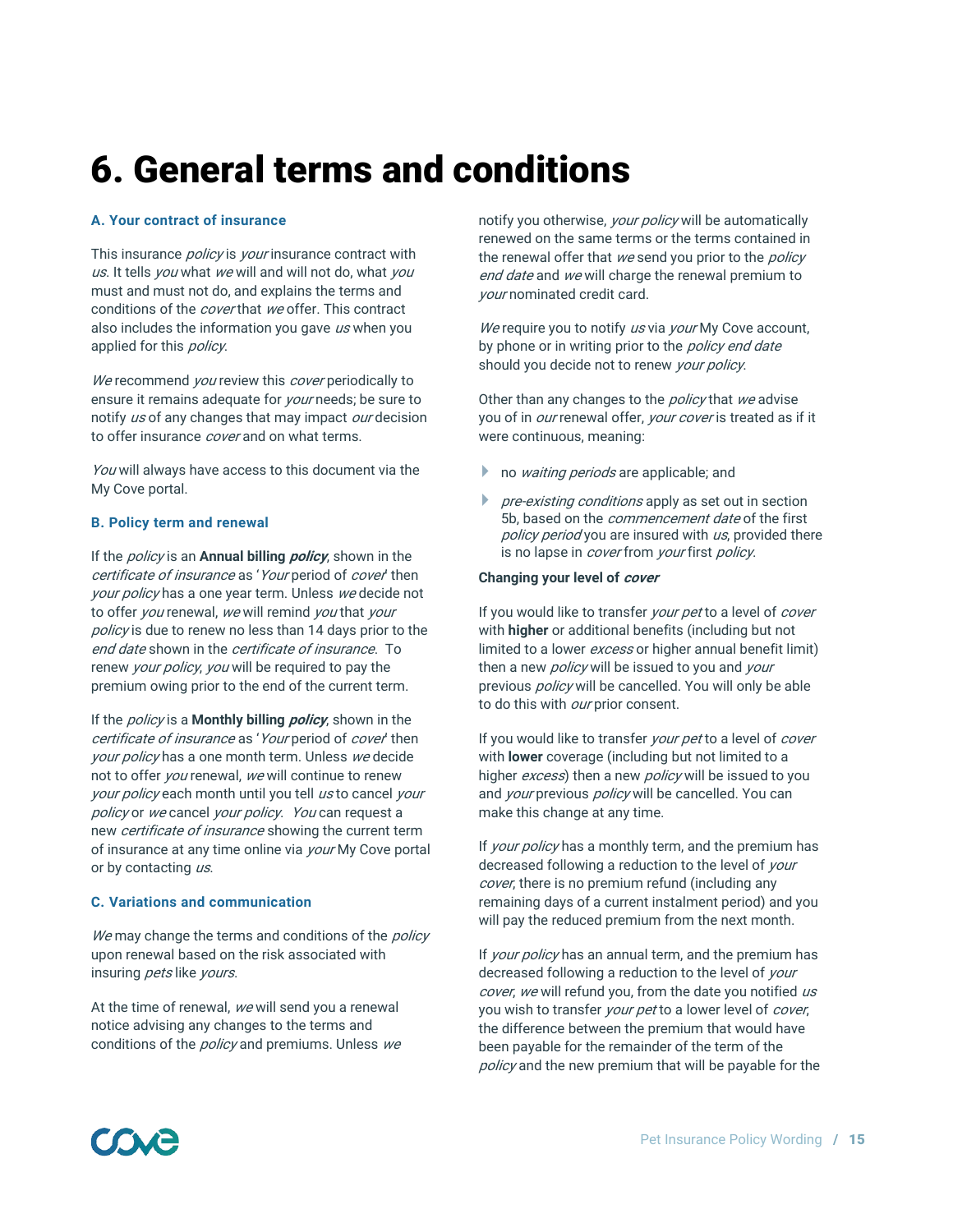downgraded cover you have selected subject to a minimum of \$25.

As a change in *cover* means a new *policy* is issued, the free-look period applies from the date the new *policy* is issued. However, in all other respects (beside the change to level of *cover* and the premium) your cover is treated as if it were continuous, meaning:

- no *waiting periods* are applicable; and
- pre-existing conditions apply as set out in section 5b, based on the *commencement date* of the first policy period you are insured with us, provided there is no lapse in *cover* from *your* first *policy*.

#### **Communication**

We will only send your policy documents and policy related communications electronically. This includes email and/or other methods of electronic communication. You will need to provide us with your current email address and *your* mobile phone number. Each electronic communication will be deemed to be received by you on the transmission date recorded in our systems.

#### **D. Important Information**

#### **Limitation of cover**

Notwithstanding anything contained in this *policy* document we will not provide cover nor will we make any payment or provide any service or benefit to any person or party where providing such cover, payment, service or benefit would contravene or violate any applicable trade or economic sanction or any law or regulation.

#### **Jurisdiction and choice of law**

Your policy is governed by and construed in accordance with the laws of New Zealand and you agree to submit to the exclusive jurisdiction of the courts of New Zealand.

#### **Correctness of statements and fraud**

If any claim under this *policy* is in any respect fraudulent, or if any false declaration is made,

or false or incorrect information is provided in support of any claim, then we can, at our sole discretion, not pay your claim and/or cancel your cover under this policy (and any other pet insurance policies you hold which are issued by Aioi Nissay Dowa Insurance Co., Ltd) retrospectively from the date that the incorrect statement or fraudulent claim was made to us.

#### **Duty of disclosure**

You have a duty to disclose all material facts to us when you apply for insurance and when this policy is renewed, reinstated or varied. Where we agree to provide (or vary) *cover* under the *policy we* rely on the representations made by you during your application for insurance and on an ongoing basis (for example, when your circumstances change). If you fail to comply with *your* duty of disclosure, we may reduce our liability for any claim and/or cancel your policy. If the misrepresentation is material and substantially incorrect, we may, at our discretion, void the policy retrospectively with the effect that the *policy* never existed.

#### **Currency referred to in your policy**

All amounts referred to in *your policy* are expressed in New Zealand Dollars (NZD) and include Goods and Services Tax (GST). We will pay all claims in New Zealand Dollars (NZD).

#### **E. Cancellation**

#### **Free-look period-14 days**

You have free-look rights after you purchase or change your level of *cover* under the *policy*. The free-look rights allow you to cancel your policy by notifying us within 14 days after *you* first start cover. If you cancel *your policy* during the 14-day free-look period, provided that no claim has been made, we will refund any premiums paid since the commencement of the relevant *policy* period. You cannot cancel your policy during the freelook period if a claim has been made.

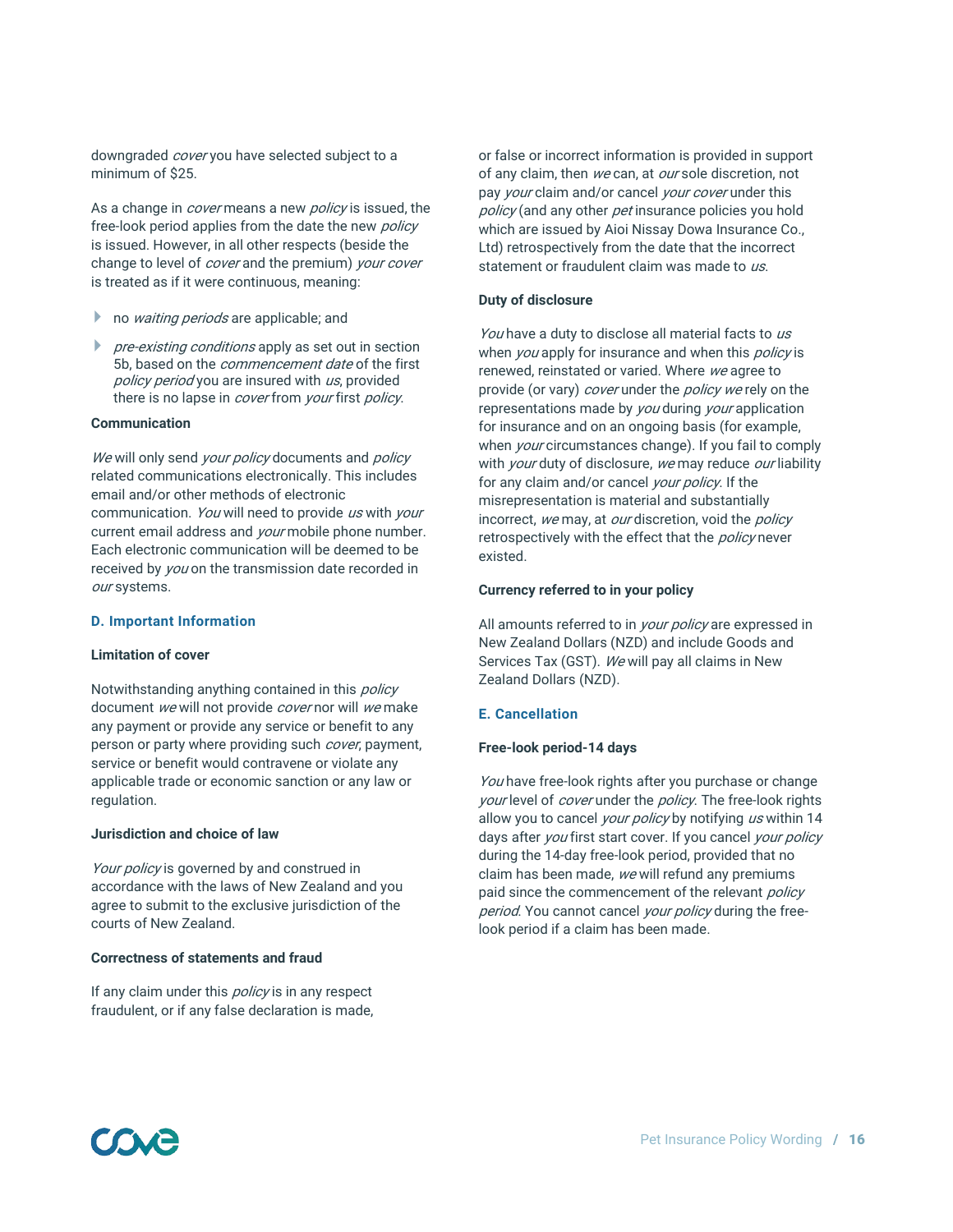#### **Cancellation by you**

You may also cancel your policy for any reason after the free-look period. If you want to cancel your policy, you must tell us by phone or email, and we will keep a record of the conversation and/or communication. The cancellation will be effective from the date that we receive cancellation notification from you.

If you cancel your policy for whatever reason (other than your pet passing away, which is dealt with below) we will refund any annual premium payment less a pro-rata amount covering the period *your pet* was insured for **and an administration fee (currently \$25)**.

If you have been paying your premium monthly, there is no premium refund (including for any remaining days of a current period). However, no further monthly premiums will be deducted.

Any outstanding premium may be deducted from any claim payment owed, or alternatively, charged to your nominated bank/credit card account. This clause survives termination of this contract.

#### **Cancellation by you where your pet has passed away**

If you cancel your policy because your pet has passed away, we will refund annual premium payments less a pro-rata amount covering the period your pet was insured for **and an administration fee (currently \$25)**.

If your policy is a **monthly billing policy**, you will receive a pro-rata refund of any unused premium for the remaining days of a current instalment period. No further premium instalments will be deducted.

Any outstanding premium may be deducted from any claim payment owed, or alternatively, charged to *your* nominated bank/credit card account. This clause survives termination of this contract.

#### **Cancellation by us**

We may cancel your policy with immediate effect where the law permits us to do so, and no refund of premium will be paid, including if you have:

- $\blacktriangleright$  failed to comply with *your* duty of disclosure;
- failed to comply with the relevant provisions of the policy;
- provided  $\mu s$  with any information that was not truthful or correct when you took out your policy or when *you* made a claim;
- made a fraudulent claim under the *policy*, or
- allowed your premium to be in arrears.

If we cancel your policy, we will do so by giving you notice by email.

#### **Assignment**

You must not assign or attempt to assign:

- this *policy* or *your* interest in this *policy* to anybody else; or
- any claim or claim proceeds under this *policy*,

without our prior written consent.

#### **F. Premium**

Your premium is shown on your certificate of insurance.

#### **Payment of premium**

Your payment of the premium advised confirms that you agree to the terms of the policy or renewal of the policy. If you do not pay your premium when we attempt to collect it, your policy will lapse, in which case *you* will be without *cover*.

We recognise non-payment is sometimes accidental and so we may try, but are not obliged, to attempt further collection from you for up to fourteen days after the end of the term to ensure you are not without cover.

If you have not contacted us to pay the premium due within these 14 days, your policy will be treated as if it had lapsed on the date the missed premium first became due. If your policy lapses, cover under this policy, or a new policy with us, cannot recommence without our agreement.

If *you* pay the premium within this fourteen-day period, your policy will be treated as if it renewed on the date the missed premium first became due provided that in this period you have not become aware of any loss or circumstance occurring which might result in a claim being made under this insurance.

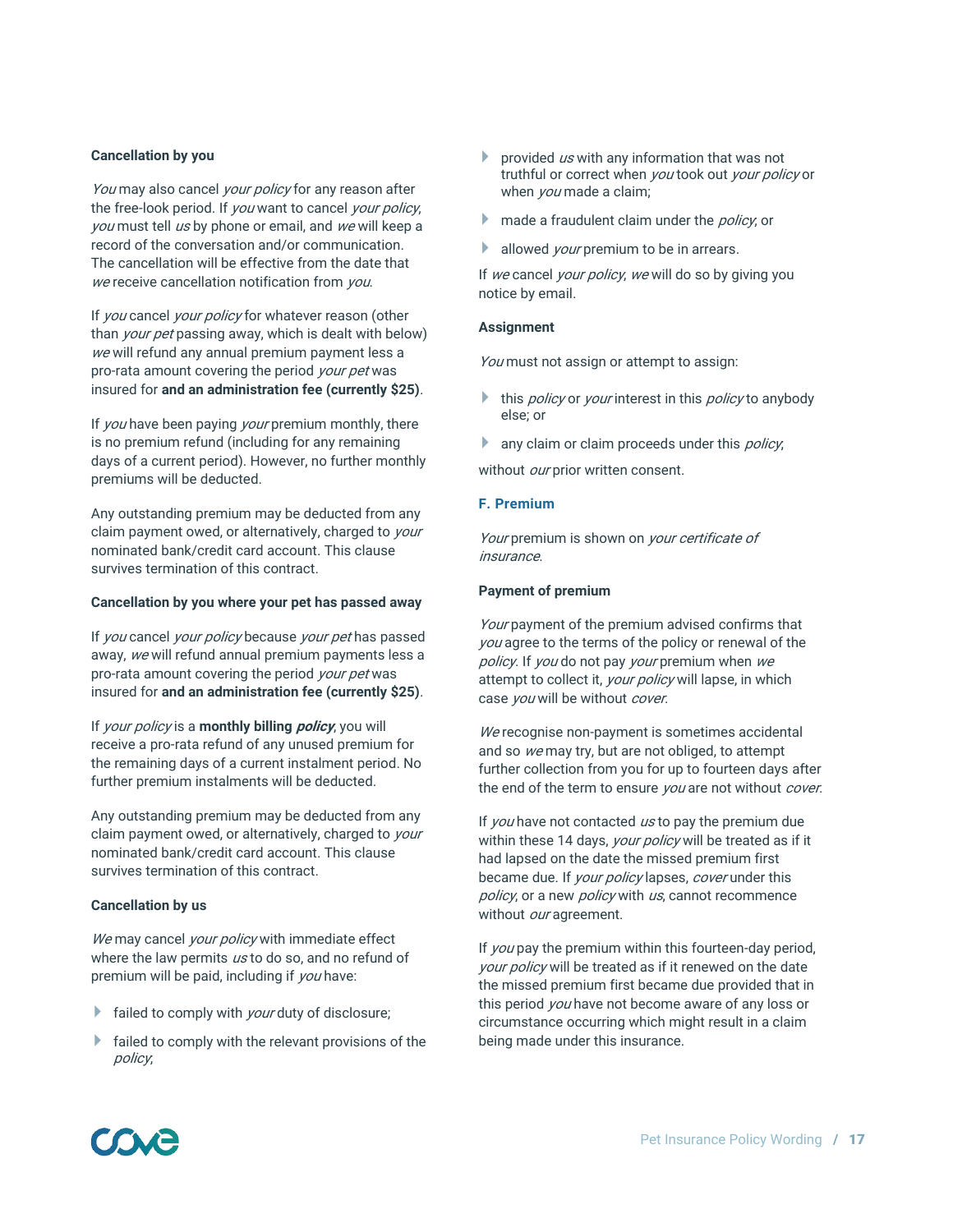Where *you* become aware of such loss or circumstance, you must contact us before we can confirm *cover*: failure to do may result in claims relating to the undisclosed loss or circumstance being declined or, possibly, the *policy* being treated as if it had never existed.

#### **Payment method**

You can pay by direct debit from your debit/credit card. All transactions are made in accordance with the terms and conditions we disclose to you when you provide *your* authority, or as confirmed to *you* in writing.

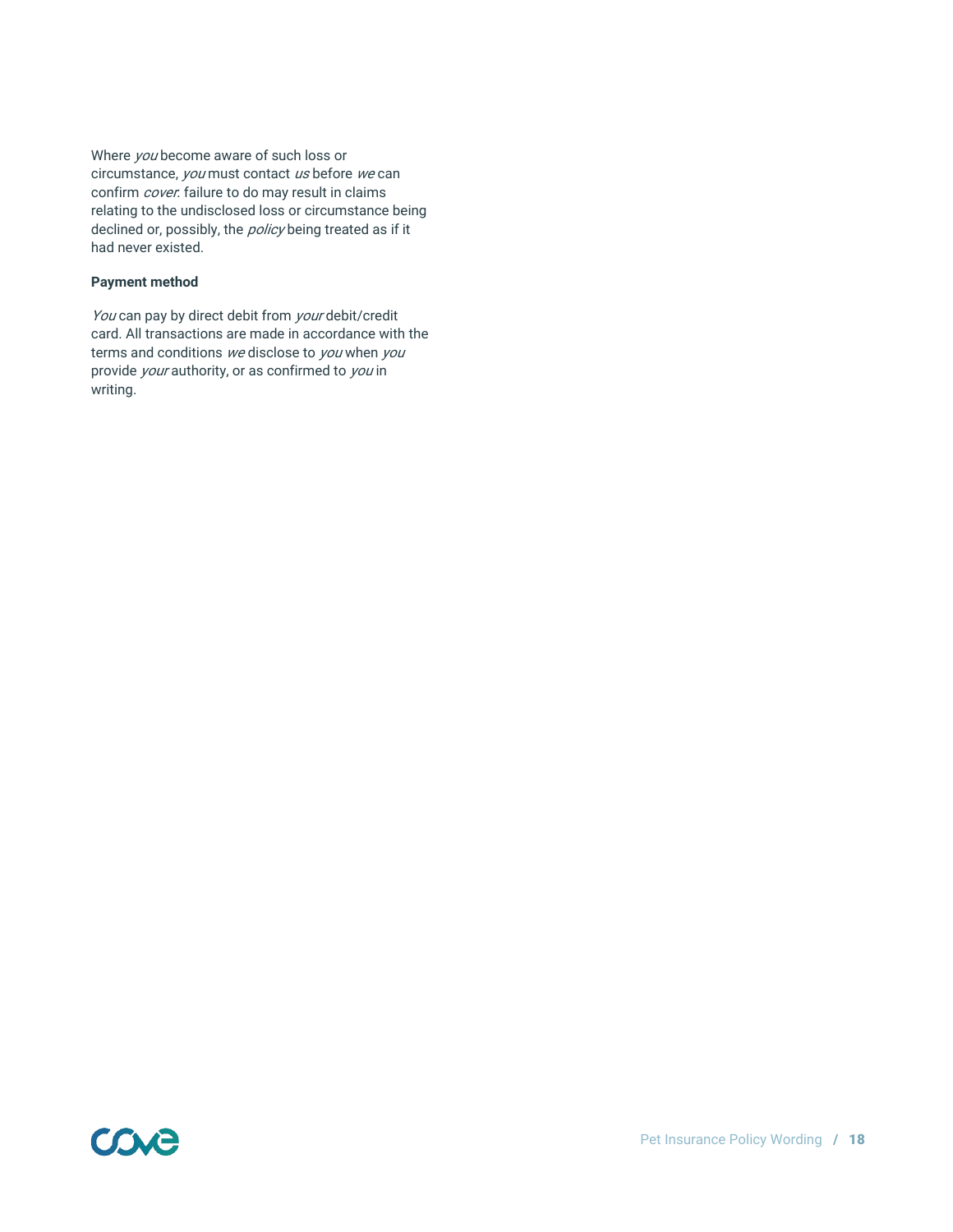# 7. Claims

You can make a claim by either:

- Going to My Cove and completing the claim form online;
- Visiting us online at www.coveinsurance.co.nz; or
- Calling  $\mu s$  on 0800 268 347.

#### **Important claim information**

All claims must include itemised tax invoices, payment receipts and applicable *consultation* notes.

You must provide sufficient evidence to substantiate your claim to our reasonable satisfaction. We may also require *you* to provide us with additional supporting information in *our* reasonable opinion to substantiate *vour* claim.

#### Please note:

- There may be scenarios where  $we$  request additional vet history from current or previous vets (such as if there is a large history gap) to ensure we have all relevant clinical information for your pet.
- For adopted *pets*, if you can provide  $\mu s$  with proof of adoption or transfer of ownership papers, we will only request vet history from the date you took ownership onwards.
- You agree that your vet is authorised to release information and/or records to us about your pet. You agree that we are authorised to discuss with the vet, details relating to your claim or treatment provided to *your pet* in relation to a claim made under the *policy*. If your vet makes a charge for this you must pay the charge.

You agree we have the right to decline to process a claim where *you* or *your vet* refuse or are unable to provide information reasonably requested by us in order to process your claim. We reserve the right to request a second opinion from an independent vet at our cost.

If your claim is accepted we will pay you and not the vet, unless we otherwise agree.

#### **Other insurance cover**

If any part of any valid claim is covered by any other insurance or a third party, or refunds, credits, rebates or discounts then *you* must provide us with those details at the time you submit *your* claim and the maximum amount we can pay will be the difference. If you can claim against someone, *you* must claim against them first before we will consider covering the difference.

#### **Your responsibilities - you must:**

- complete all claims accurately and truthfully.
- allow *your* personal information in connection with your claim to be disclosed to us and for us to disclose it to *our* agents assisting with *your* claim.
- allow us at our expense and in the name of a policy holder, to take action to recover from another person or entity anything covered by this *policy* and you must assist us in providing information and/or any legal proceedings.
- pay your excess and co-payment as and when requested.
- tell the Police as soon as possible if you or we suspect the loss has been caused by any criminal act.

If you make a claim, we may record details of the claim on relevant insurance industry databases.

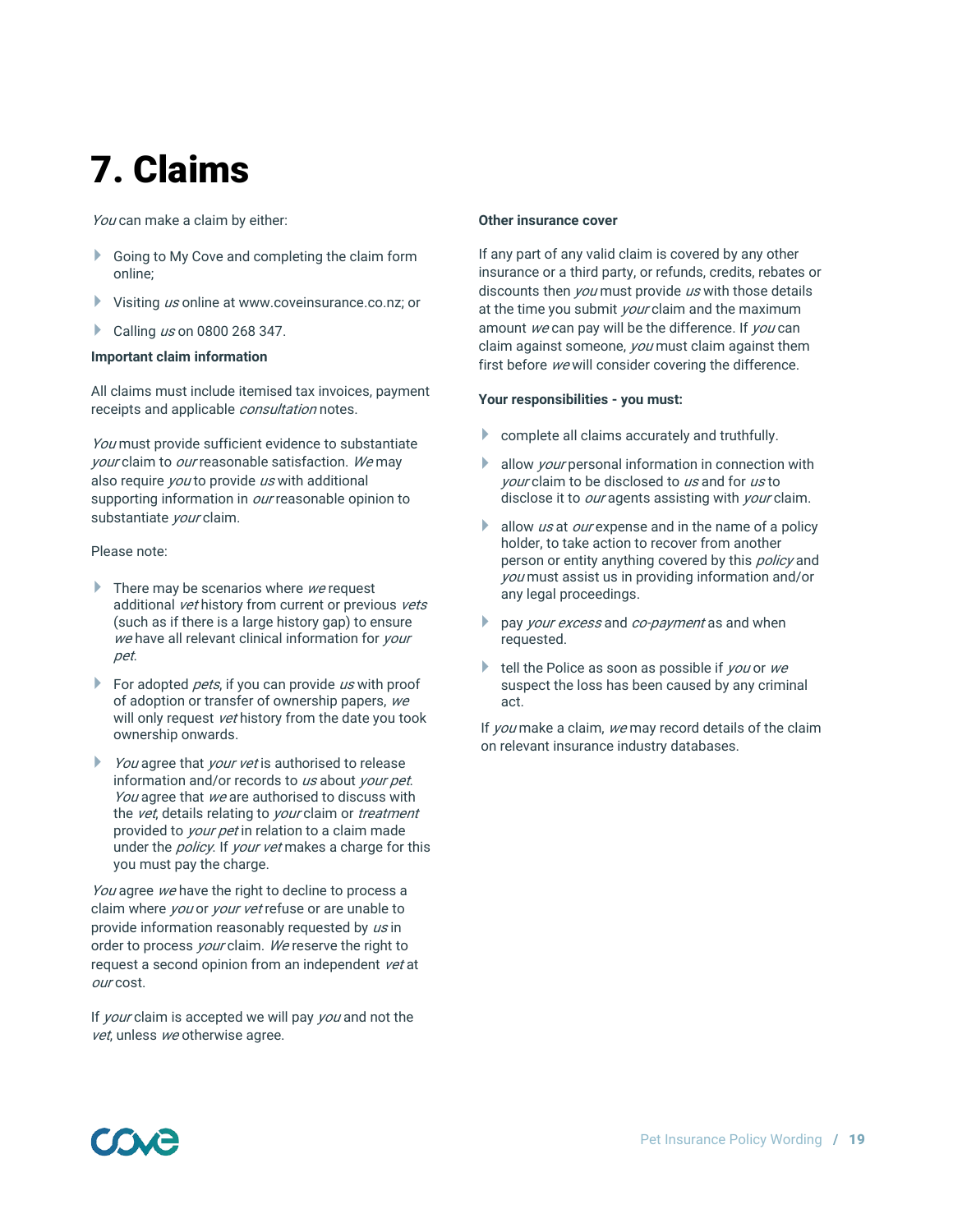#### **Example of how claims will be settled where cover is provided:**

A claim with a \$1,000 excess and co-pay 10%

| Total amount of eligible vet expenses              | \$5,000 |
|----------------------------------------------------|---------|
| Less excess                                        | \$1,000 |
| Vet expenses less excess                           | \$4,000 |
| Less customer co-payment (10% x \$4,000)           | \$400   |
| Total amount payable as <i>reimbursement</i> by us | \$3,600 |
| You pay                                            | \$1,400 |

# 8. Compliance

# *We* protect your privacy

We collect and keep the personal information you give  $\mu s$ , as this is necessary for  $\mu s$  to:

- Confirm *your* identity;
- Assess *your* application for insurance;
- **Manage your policy,**
- $\blacktriangleright$  Process any claim you make.

Should you choose not to provide us with your personal information, this may affect your eligibility for insurance cover and/or approval of any claim.

Your personal information may be shared with Government agencies (where we are required to do so by law), and our insurance partners, including reinsurers, reinsurance intermediaries, contractors and contracted service providers engaged to deliver our services or carry out certain business activities on our behalf, to enable us to provide and manage your policy and any claim you make. Some of our insurance partners may be located outside New Zealand. The countries in which these insurance partners may be located will vary from time to time, but may include Japan, Bermuda, the United States, the United Kingdom, Singapore, Hong Kong, Australia and other countries where we operate.

If you make a claim, we may record details of the claim on relevant insurance industry databases.

In entering into this *policy, you* agree that we may use *your* personal information from time to time to send you offers or information relating solely to *your policy* and *our* products that may be of interest to *you*. If *you* do not wish to receive such information, please contact us via support@coveinsurance.co.nz to 'opt out'.

You are entitled to a copy of the personal information held by us about you and to correct or update your personal information. If you would like to see this information, please contact us via support@coveinsurance.co.nz.

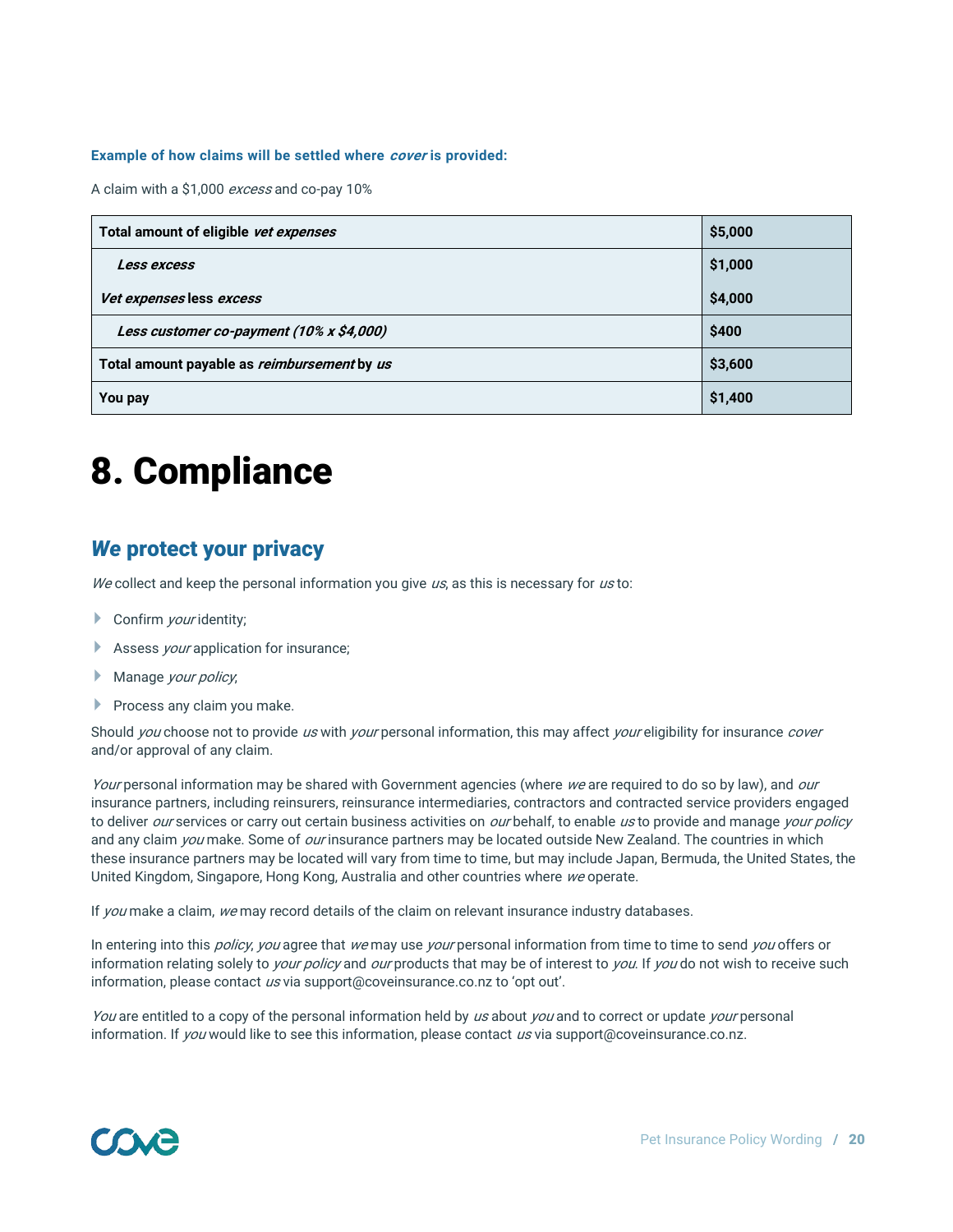# 9. Complaints

If you make a complaint to us, we will acknowledge receipt within two business days of receiving your complaint.

### Step 1: Contact us

If you are unhappy about a policy, our service or a decision made, please contact us and we will try to resolve your issue as soon as possible. The easiest way to contact us is either:

- $\triangleright$  via the My Cove portal,
- by talking to  $\mu s$  on live chat,
- emailing  $\mu s$  support@coveinsurance.co.nz,
- $\bullet$  or even by calling us 0800 268 347 8am to 5pm weekdays.

To assist with *your* enquiry, please provide *your* claim or *policy* number (if applicable) and as much information as you can about the reason for your complaint. If we are unable to resolve your issue to your satisfaction immediately, your complaint will be referred to *our* internal dispute resolution service. At this time, we will record details of your complaint and, depending on the nature, will as appropriate, escalate the matter to your insurer for resolution.

## Step 2: Our internal review panel

If *our* Customer Services team have been unable to resolve *your* problem, *you* can make a formal complaint in writing to Cove Internal Complaints Review Panel by email to:

complaints@coveinsurance.co.nz

Within 5 working days of us receiving your complaint you can expect:

- $\blacktriangleright$  To receive an acknowledgement of *your* complaint.
- ▶ To receive the contact details of who is responsible for handling your complaint.

Upon receiving all relevant information, your complaint handler will do their best to issue a first response and resolve *your* complaint within 10 working days of the complaint being received.

If further information, assessment or investigation is required, your complaints handler will discuss this with you and provide you with a reasonable timeframe for a response. We will keep you updated.

### Step 3: If our internal process has not

#### worked for you

If after two months, you are still unsatisfied, or we have confirmed to you that we have reached the end of the complaints process via a letter, you may refer your complaint to the Insurance & Financial Services Ombudsman (IFSO), which offers a free, independent complaint resolution service, through the following contact details:

Insurance & Financial Services Ombudsman Scheme

- PO Box 10-845
- Wellington 6143
- $\blacktriangleright$  NEW ZEALAND
- Level 8, Shamrock House
- ▶ 79-81 Molesworth Street
- Wellington
- ▶ Telephone: 0800 888 202
- Internet: IFSO.co.nz
- Email: info@ifso.nz
- $Fax: 04 499 7614$

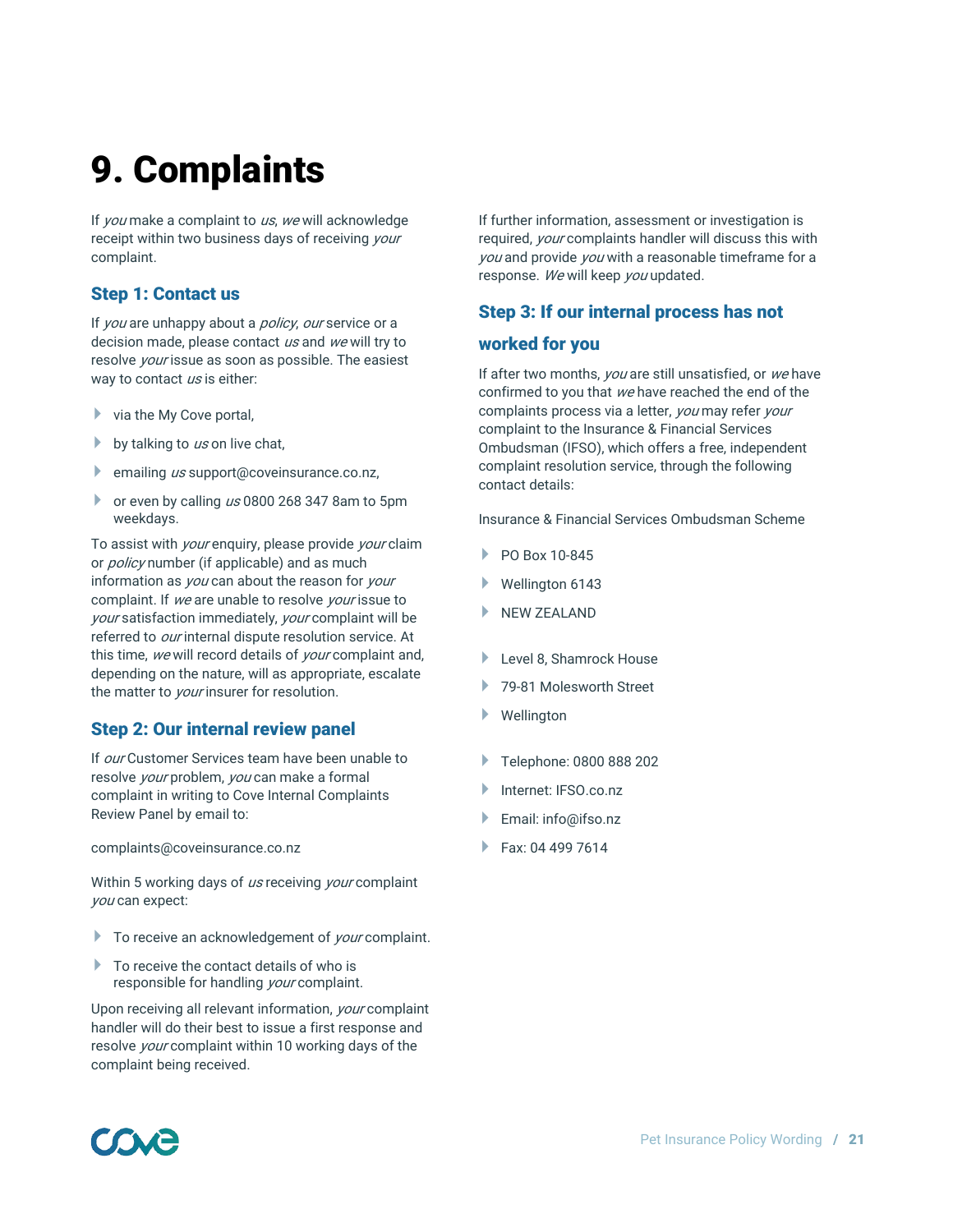# 10. Definitions

Words with special meaning specific to this contract are indicated in the text in italics and defined in this section.

#### **Accident**

- A single event which is unexpected and unintended; and
- Is independent of any *illness* or any *pre-existing* condition.

#### **Accidental injury**

Physical harm or injury arising from an *accident* that is a consequence of or results in one of the following:

- **a** motor vehicle incident:
- **a** burn or electrocution;
- **an allergic reaction to the following insect and** arachnid bites:
	- $\blacktriangleright$  ants:
	- bees;
	- $\blacktriangleright$  flies:
	- **h** mosquitoes;
	- spiders; and
	- wasps.
- a bone fracture;
- a snake bite toxicity;
- **a** traumatic ligament or tendon injury;
- a bite wound or fight wound abscesses; or
- **IDED** lacerations or abrasion of tissue, skin or mucous membrane.

#### **Alternative therapy**

Means acupuncture, behavioural therapy, Bowen therapy, herbal therapy, homeopathy, hydrotherapy, laser therapy, massage therapy, osteopathy, physiotherapy, TENS (transcutaneous electrical nerve stimulation) or similar therapies where they are administered by, prescribed by or supervised by a vet to treat, or to complement treatment for your pet's injury.

#### **Benefit limits - annual and sub-limits**

There are two types of benefit limits - annual and sublimits. The benefit limits set out the total amount payable under *your policy* in relation to the relevant cover determined as follows:

- if a specified limit or sub-limit for a particular *cover*, item, *condition* or *treatment* on an individual or per claim basis is specified to apply in the *certificate of* insurance or this policy document, we will not pay more than that amount; and
- $\triangleright$  we will not pay more than the overall annual benefit limit specified in your certificate of insurance.

#### **Bilateral condition**

Any *condition* affecting body parts of which the *pet* has at least two, one each side of the body (e.g. ears, eyes, knees and elbows). When applying a benefit limit or exclusion, a *bilateral condition* will be considered a single *condition*.

Example 1: If *your pet* has had cruciate ligament problems in the left knee prior to the *commencement* date of the first policy period you are insured with us or during the applicable waiting period, which falls within the definition of *pre-existing condition*, subsequent cruciate ligament issues in the right knee will still be considered a *pre-existing condition*.

Example 2: If *your pet* suffers from a patella luxation in its left hind leg and arthritis in its right hind leg, this is not a *bilateral condition*, as patella luxation and arthritis are not the same *condition*.

#### **Brachycephalic Obstructive Airway Syndrome (BOAS)**

A group of *conditions* resulting from the body conformation of dogs with short noses (brachycephalic dogs) including nasal folds, stenotic nares, soft palate resection, everted laryngeal saccules or collapse and tracheal hypoplasia. Breeds of dogs commonly affected include but are not limited to English and French bulldogs, Pugs, Shih-Tzus and Pekingese.

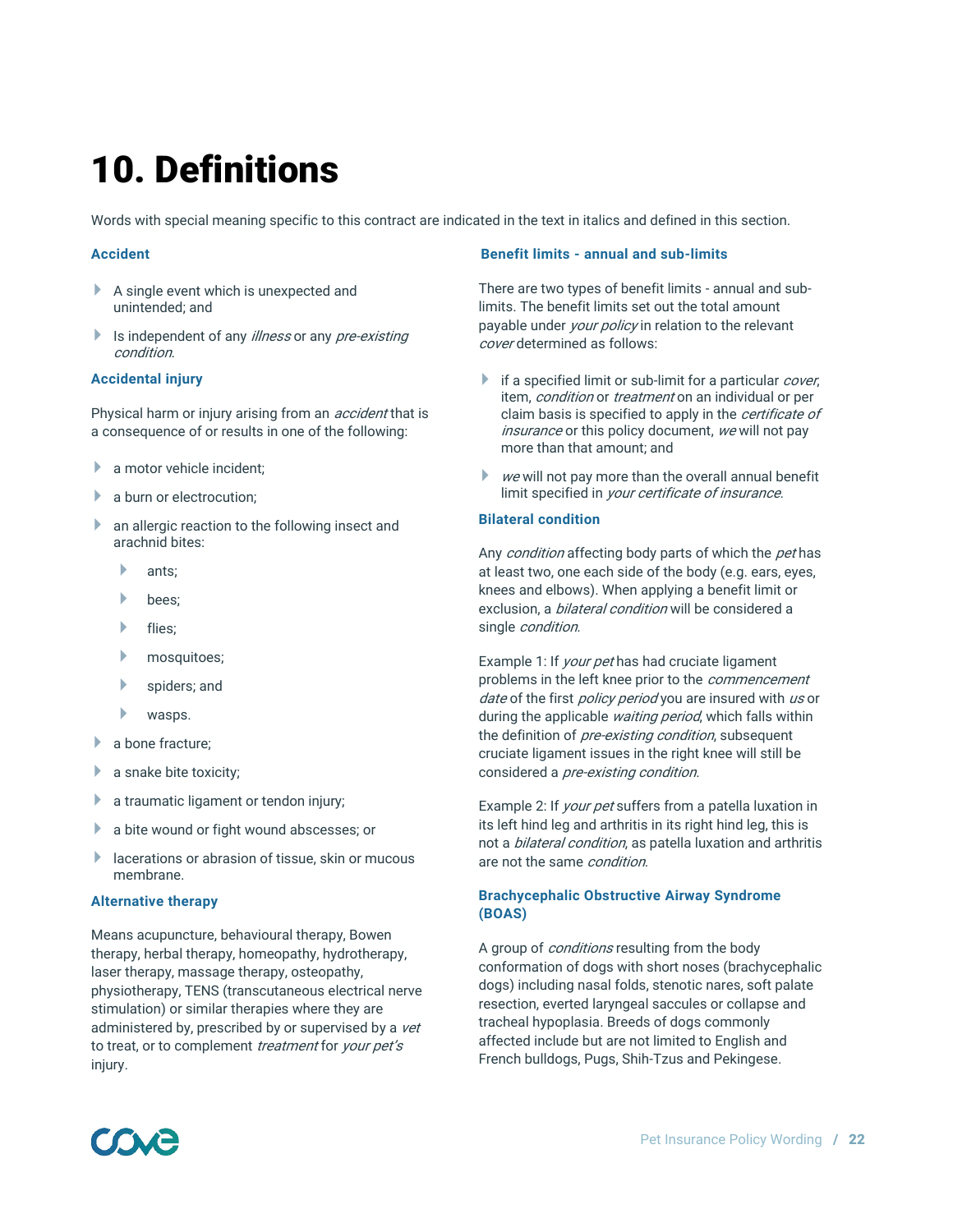#### **Certificate of insurance**

The most recent certificate we provide outlining the key details of the contract of insurance between you and us, and identifying the *policy* number, excess, copay, commencement date, end date, insured pet and a schedule of benefits including benefit limits.

#### **Chronic condition**

A *condition* that is long-lasting or recurring in its effects and affects (or is present in) your pet over a period that is greater than three months in total (the three-month period need not be consecutive). Chronic conditions may also be intermittent or managed with medication and/or prescription diets with intervals of remission.

This includes (but is not limited to) chronic or seasonal allergies, inflammatory bowel disease, diabetes, osteoarthritis, cancer and some autoimmune diseases.

This definition is relevant to determining whether a condition is a pre-existing condition (please refer to the definitions of *pre-existing condition* and *temporary* condition).

Example: Before commencement of the first policy your pet suffered atopic dermatitis for more than three months in total. The *condition* would be a *chronic* condition given it is recurring in its effects. If the condition otherwise falls within the definition of preexisting condition it will be excluded from coverage.

#### **Commencement date**

12:01am on the date shown on *your certificate of* insurance unless otherwise stated.

#### **Condition(s)**

Any *accidental injury* or any manifestation of an illness.

#### **Congenital condition**

A congenital anomaly or developmental defect which is present at birth but may not manifest until later in your pet's life.

#### **Co-payment**

Means the portion of each eligible claim after deduction of any applicable excess which *you* are responsible to pay and will not be reimbursed by us as set out in *your certificate of insurance*. This may change in future *policy* renewals (notified in advance) as *your pet* gets older.

#### **Consultation**

An examination performed by or under the supervision of a *vet*, including a physical *consultation*, inpatient examination, in-hospital examination, health certificate, consultation or recheck consultation/visit, referral/specialist *consultation*/visits, emergency and after-hours *consultation*s/visits.

#### **Cover**

- The annual benefit limit, excess, co-payment and any options applicable to the *policy* you have selected; and
- Where relevant, the *cover* applicable under any previous policies you have held with us where the same or a substantially similar or a higher level of cover was provided in the current policy period.
- Information about the *cover* can be found in section 4 Explanation of *cover*s provided and section 5 Policy exclusions.
- The *cover* applying to *your pet* for the relevant policy period is shown on your certificate of insurance.

#### **Cruciate ligament condition**

Partial or complete rupture of the cruciate ligament(s). This includes meniscal tears, any looseness of the cruciate ligaments along with any complications following *treatment* for this cruciate ligament condition. A cruciate ligament condition is considered a single *condition* irrespective of whether one or both legs are affected (refer definition of *bilateral condition*).

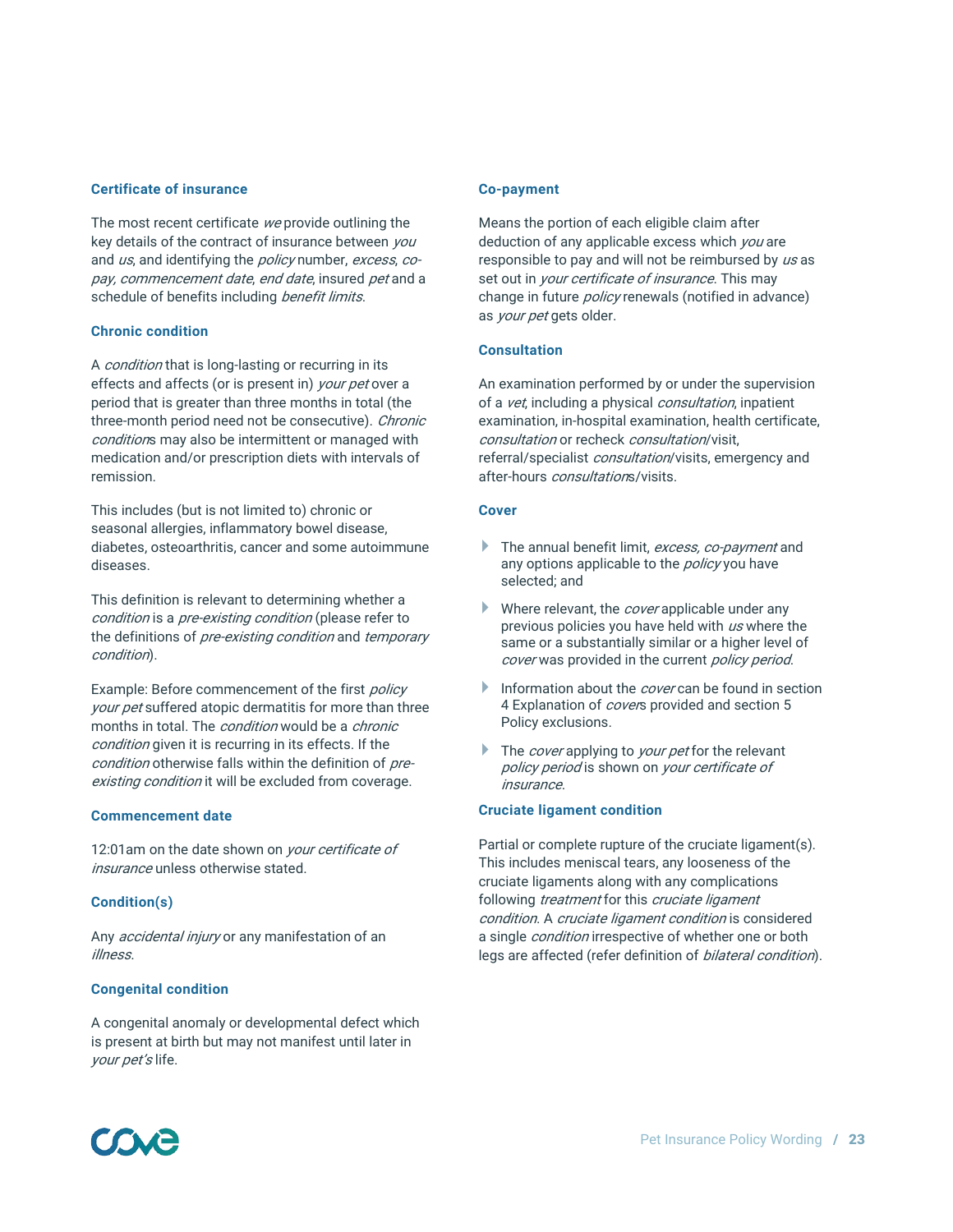#### **Dental illness**

A dental illness as specified under the Optional benefits - *Dental illness* section 4. If selected, this benefit is payable up to the sub-limit shown.

#### **Elective treatment**

A *treatment* or surgery that is beneficial to *your pet* but is not essential for *your pet's* survival or does not form part of the *treatment* for a *condition*. Refer to section 5 Policy exclusions.

#### **End date**

12:01am on the date upon which your policy terminates and benefits cease. The end date is shown on your certificate of insurance. If the policy is cancelled, then the date of cancellation will be deemed to be the end date.

#### **Everyday stuff**

Certain preventive healthcare *treatments* for *your pet*. If you have this cover, the list of allowable treatments and the *benefit limits* applicable to these, are shown on your certificate of insurance.

#### **Excess**

The first amount of a claim we do not pay and which you are required to pay yourself as shown on your certificate of insurance. The excess is deducted from your benefit for each *condition* treated during the policy period that is not related to any other condition treated during the same *policy period*.

#### **Illness**

A sickness or disease which:

- is not included under *accidental injury cover*, and
- is independent of any *pre-existing condition*.

#### **Pet**

A domestic breed of dog or cat ordinarily residing with you in New Zealand, which is primarily a companion animal or assistance animal, and which is named on your certificate of insurance.

#### **Policy**

The contract of insurance between you and us which includes the documents set out in section 3 under the heading Read the *policy*.

#### **Policy period**

The time during which we provide cover as specified on your certificate of insurance.

#### **Pre-existing condition**

As defined in section 5b.

#### **Related condition**

A *condition* that results from the same disease process, arises as a consequence of or has the same diagnostic classification as another *condition*, regardless of the number of areas of your pet's body that are affected.

Example 1: If *your* dog suffers from itchy skin, future occurrences of eczema will be a related condition.

Example 2: If *your* cat suffers an intestinal infection and then later suffers from eye cataracts, these are not related conditions, as the cataracts are not a consequence of the intestinal infection, nor do they follow the same disease process or diagnostic classification.

#### **Routine care**

Means *treatment* intended to prevent future *conditions* from occurring rather than treating existing *conditions*, and includes but is not limited to micro-chipping, desexing, nail clipping, vaccinations, dental check-ups or dental scale and polish, and dew-claw removal.

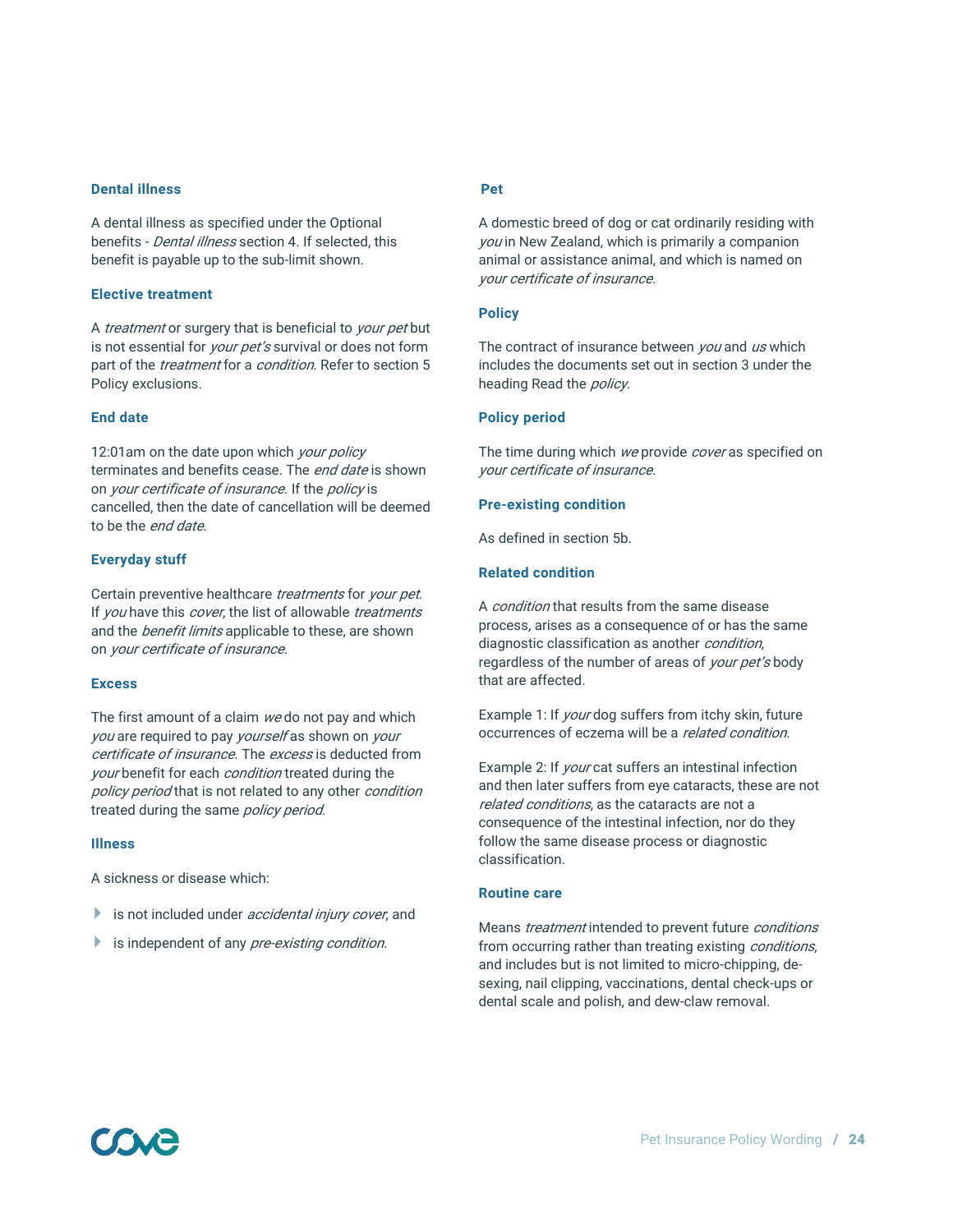#### **Temporary condition**

A *condition* which normally resolves with *treatment*, other than:

- cruciate ligament conditions;
- $\blacktriangleright$  intervertebral disc disease:
- hip dysplasia;
- elbow dysplasia;
- **patella luxation;**
- **Lendocrine diseases; or**
- **any other chronic condition**

This definition is relevant to determining whether a condition is a pre-existing condition (please refer to the definition of pre-existing condition).

For example: *your* cat has a urinary infection prior to the start of the first *policy your* cat is insured with us which is resolved with medication. *Your* cat does not suffer any further instances of urinary infections until three years later, when *your pet* suffers another episode.

This *condition* would be a *temporary condition* which has not existed, occurred or shown noticeable signs, symptoms or an abnormality in the 18-month period immediately prior to the second urinary infection episode, so would not be a *pre-existing condition* and would be coverable subject to your policy terms and conditions.

#### **Treatment**

Reasonable and customary examinations, consultations, hospitalisation, surgery, x-rays, medication, diagnostic tests, nursing and other care and procedures provided by a vet to relieve or cure a disease, *illness* or *accidental injury* during the *policy* period.

#### **Vet**

Any veterinarian, veterinary specialist, animal hospital, animal clinic, or animal surgery, other than yourself, who is licensed in and currently registered in New Zealand.

#### **Vet expenses**

The reasonable, customary and essential expenses incurred and paid in respect of *treatment* provided by a vet in New Zealand during the policy period.

#### **Waiting period**

A period starting from the commencement date of the first *policy period* you are insured with us during which a condition that exists or occurs, of which you or your vet are aware or a reasonable person in your circumstances would be aware will be considered a pre-existing condition, subject to the terms of the definition of *pre-existing condition* and unless otherwise stated on *your certificate of insurance*. See section 4 Explanation of covers provided for details of waiting periods that apply.

#### **We, us or our**

Cove Limited for and on behalf of Aioi Nissay Dowa Insurance Co., Ltd.

#### **You and your**

The person(s) named as the *policy* holder on the certificate of insurance.

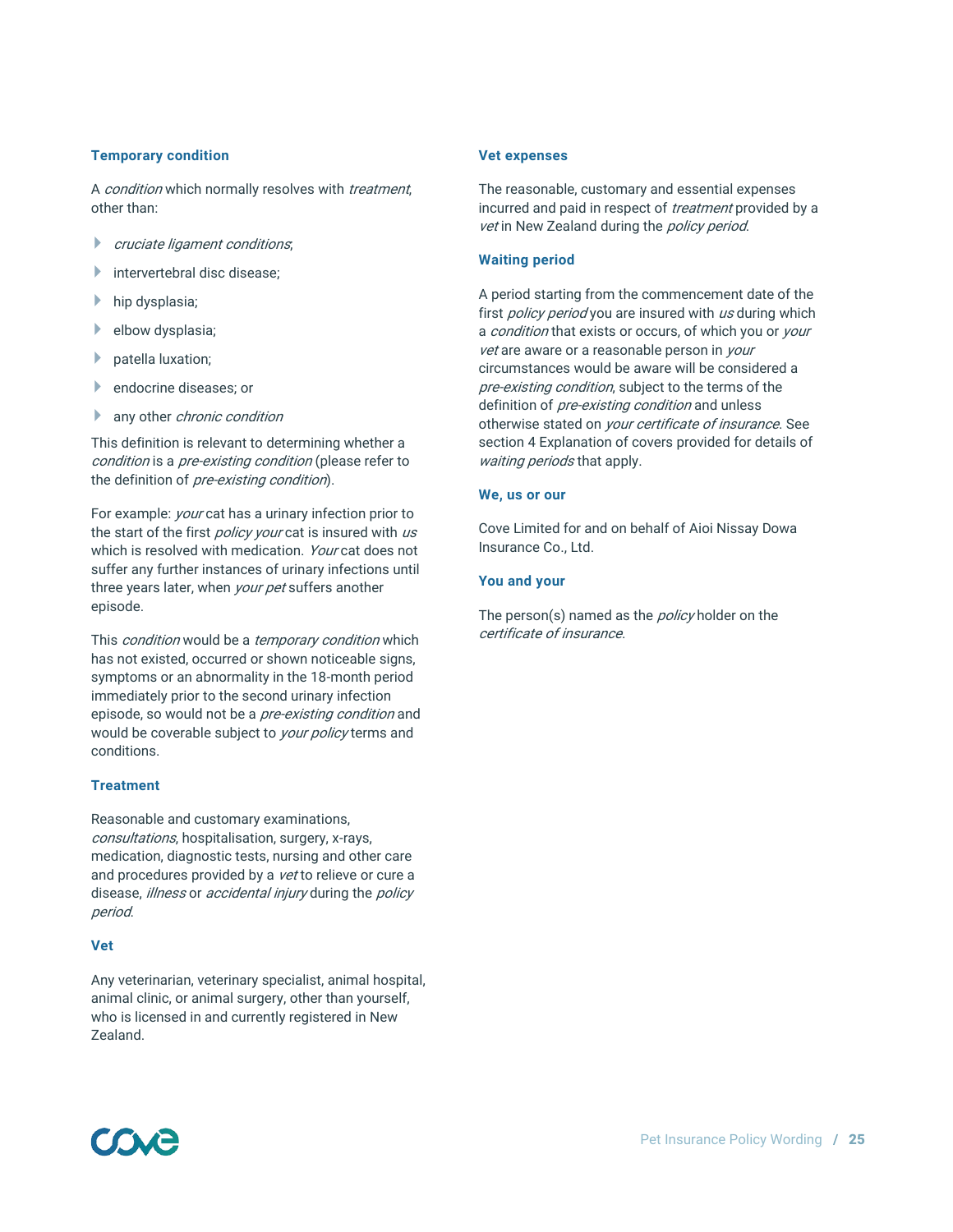# 11. Information about Cove

# **Cove**

This insurance is arranged and administered by Cove Limited for and on behalf of and in accordance with the authorisation granted to it by the underwriter Aioi Nissay Dowa Insurance Co., Ltd (Aioi). Cove Limited is authorised to deal with and settle any claims as an agent of Aioi.

## The insurer

This insurance is offered and underwritten by Aioi Nissay Dowa Insurance Co., Ltd.

### **Solvency**

To see current solvency ratios for Aioi Nissay Dowa Insurance Co., Ltd head to our [website.](https://www.coveinsurance.co.nz/solvency/)

# Financial rating

Aioi Nissay Dowa Insurance Co., Ltd has a Financial Strength Rating of A+ (Stable) given by A. M. Best Company and A+ (Stable) given by Standard & Poors.

The Financial Strength Rating is an independent opinion of an insurer's financial strength and ability to meet its ongoing insurance policy and contract obligations.

|    | A.M. Best's Financial Strength Rating Scale: |
|----|----------------------------------------------|
| A+ | Superior                                     |
| А  | Excellent                                    |
| B+ | Good                                         |
| B  | Fair                                         |
| C+ | Marginal                                     |
| C  | Weak                                         |
|    | Poor                                         |

|            | <b>Standard &amp; Poors Financial Strength Rating Scale:</b> |
|------------|--------------------------------------------------------------|
| <b>AAA</b> | <b>Extremely Strong</b>                                      |
| AA         | <b>Very Strong</b>                                           |
| А          | Strong                                                       |
| <b>BBB</b> | Good                                                         |
| BB         | Marginal                                                     |
| В          | Weak                                                         |
| <b>CCC</b> | Very Weak                                                    |
| <b>CC</b>  | <b>Extremely Weak</b>                                        |
| R          | <b>Under Regulatory Supervision</b>                          |

The rating scales may be modified by the addition of a plus (+) or minus (-) sign to show relative standing within the major categories.

For further details and a full explanation of these ratings please use the following links: [www.ambest.com/ratings/guide.pdf](http://www.ambest.com/ratings/guide.pdf) or [www.spratings.com/en\\_US/understanding-ratings](http://www.spratings.com/en_US/understanding-ratings)

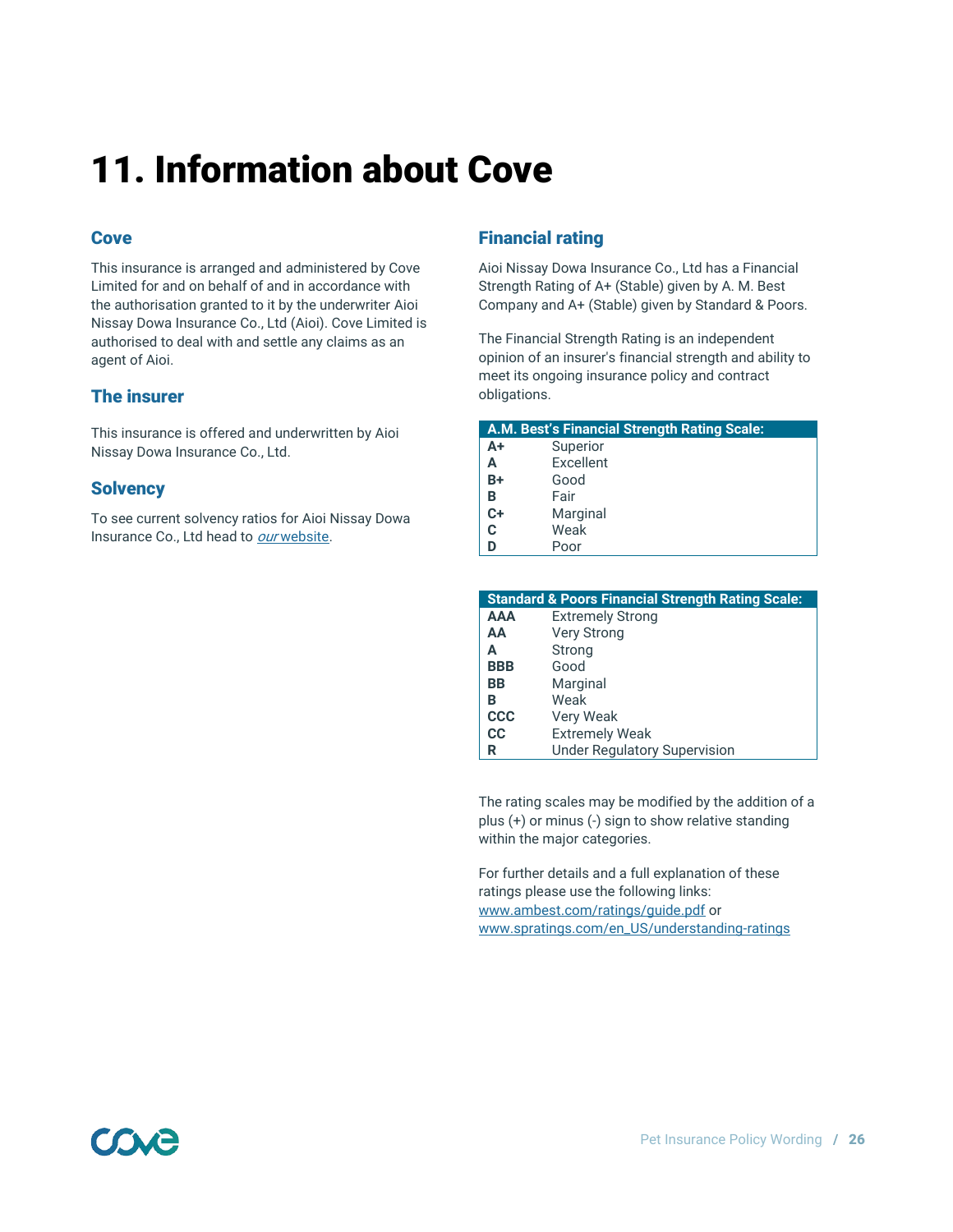# 12. Fair Insurance Code

We support the Insurance Council of New Zealand and the principles Fair Insurance Code (the Code). The objectives of the Code are to establish high standards of service, promote confidence in the general insurance industry and improve relationships between insurers and their customers.

Further information about the Code is available on the ICNZ website or on request. It is important you review the code in conjunction with this *policy* document as it contains important responsibilities and provides guidance for consumers as well as outlines the duties insurers have towards you.

We expect all our customers to observe the responsibilities noted in the Code and a breach of those responsibilities may be considered a breach of this *policy* also.